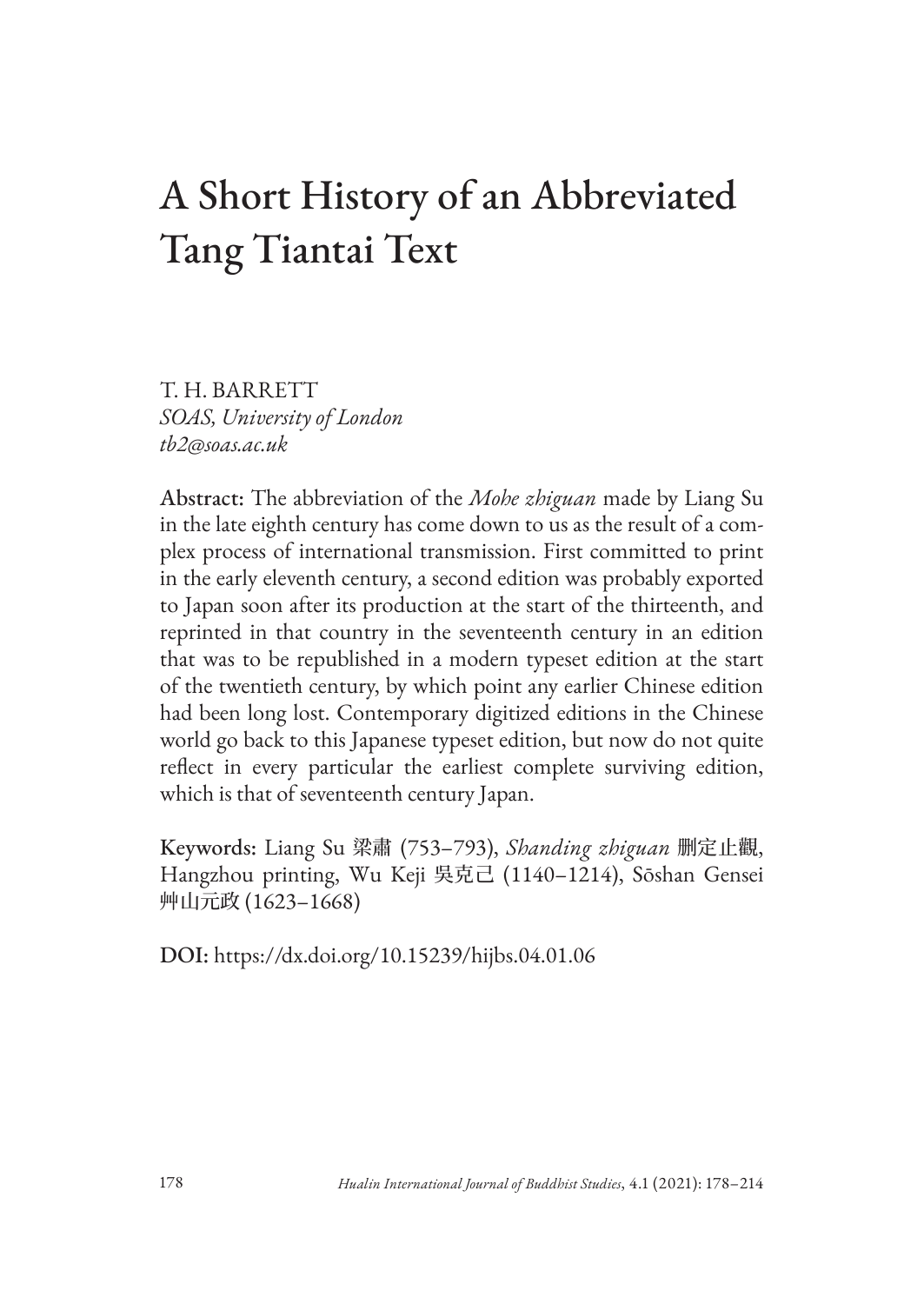## **1. A Neglected Tiantai Scholar**

# 1.1. From Tiantai to Hiezan—and Back Again? The Double Journey Between China and Japan of an Outsider's Text

The complex interplay of forces between Chinese, Korean and Japanese Buddhism is probably nowhere more noteworthy than in the case of the cross-regional bibliographical interconnections of the Tiantai tradition. Many of the elements in this sustained narrative of historical interaction have already become familiar to those who read about East Asian Buddhism in English, thanks to the detailed scholarship of a number of experts writing in an Anglophone environment in recent years. The role of Japan as an early recipient of Tiantai works has for example been clarified by Paul Groner, following a path first pointed out by his teacher Stanley Weinstein (1929–2017).<sup>1</sup> Though traditional accounts have tended to assign an important role to Korea in the reintroduction of this Tiantai literature to China in the mid-tenth century, Benjamin Brose has used recent Japanese discoveries to establish that it was actually Japan that was the source of the re-imported texts.<sup>2</sup> This is, however, not to deny the signal contribution of monks from Korea to the later development of Tiantai Buddhism, which certainly included the contribution of works of Korean authorship to the Chinese mainstream.<sup>3</sup> It is just that in

<sup>1</sup> Groner, *Saichō*, 46–47; Weinstein, 'The Beginnings of Esoteric Buddhism in Japan'. Here and below the focus is on introducing an Anglophone perspective on the scholarship, rather than attempting to cover any of the extensive East Asian scholarship beyond the main topic of this study, on which relevant East Asian contributions are cited.

<sup>2</sup> Brose, 'Crossing Thousands of *Li* of Waves'.

For an overview, see Chan, 'The Korean Impact on T'ien-t'ai Buddhism in China'; for a Korean authored composition that is well regarded throughout East Asia, see Chappell, ed., *T'ien-t'ai Buddhism*, which is a collective translation carried out in Hawai'i of a work by the Korean master Ch'egwan 諦觀 (fl. 961– 971).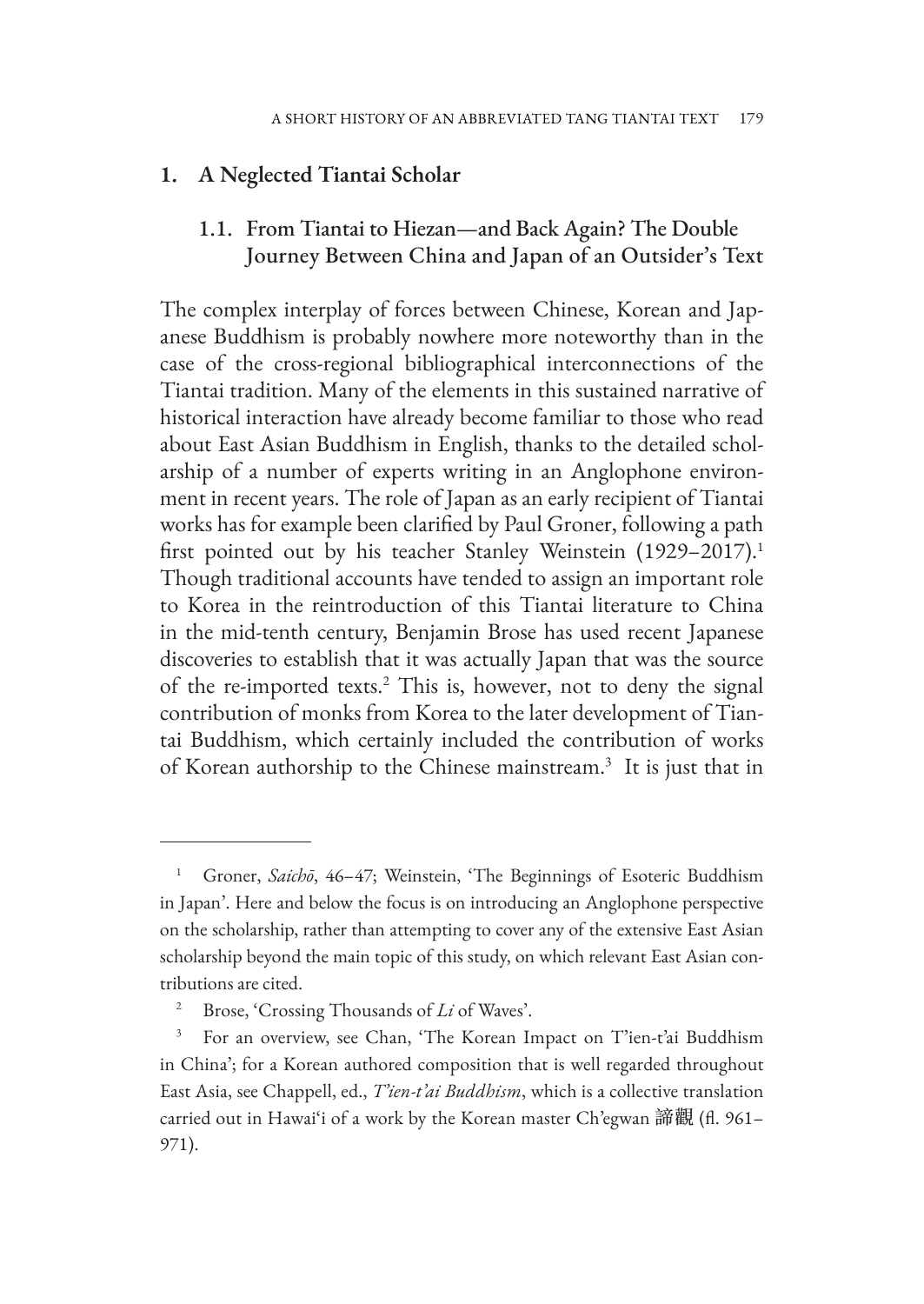the case outlined below we deal with a book exported to Japan from China not once but twice in the course of its history, and re-imported once again in modern times long after it had been lost in its land of origin.

Yet the work that is examined below from the point of view of its transmission falls somewhat outside the cases covered by Paul Groner and Benjamin Brose. It is unusual, but not in its contents nor yet in its extended publication history—the contents are in a sense purely derivative, while in terms of interrupted patterns of transmission one thinks of other contrasting works such as the famous early biography of the Sixth Patriarch of Chan Buddhism, the *Sōkei daishi betsuden*  曹溪大師別傳, which arrived in Japan from China with the first importation of Tiantai texts and was not printed at all until a woodblock edition of the Edo period, having never been reintroduced to China.4 What is truly unusual, especially for a work of Tiantai scholarship, is its authorship, in that it was written by a lay person. This has always put it slightly outside the main focus of traditional Tiantai studies in East Asia, making it a worthy future object of research into what light it can throw on the tradition during the late eighth century, so while the following remarks are intended to provide something of the bibliographic groundwork that might be required by anyone willing to undertake such future research, in the first place a few words are necessary about its author, Liang Su 梁肅 (753–793), and about his more general efforts on behalf of the Tiantai tradition, before turning to the Tiantai work upon which he expended so much effort, now known both in print and online as the *Shanding zhiguan* 删定止觀, or *Abbreviated and Edited Mohe zhiguan*. 5

<sup>4</sup> Jørgensen, *Inventing Hui-neng*, 4–5, summarizes the story of the transmission of this text and its printing in 1762; his study also includes plenty of information on the content and significance of the work.

<sup>5</sup> Liang's work as reprinted in the Supplement to the Kyoto Canon (i.e. *Zoku zōkyō*) is very readily available now at http://tripitaka.cbeta.org/X55n0915\_003.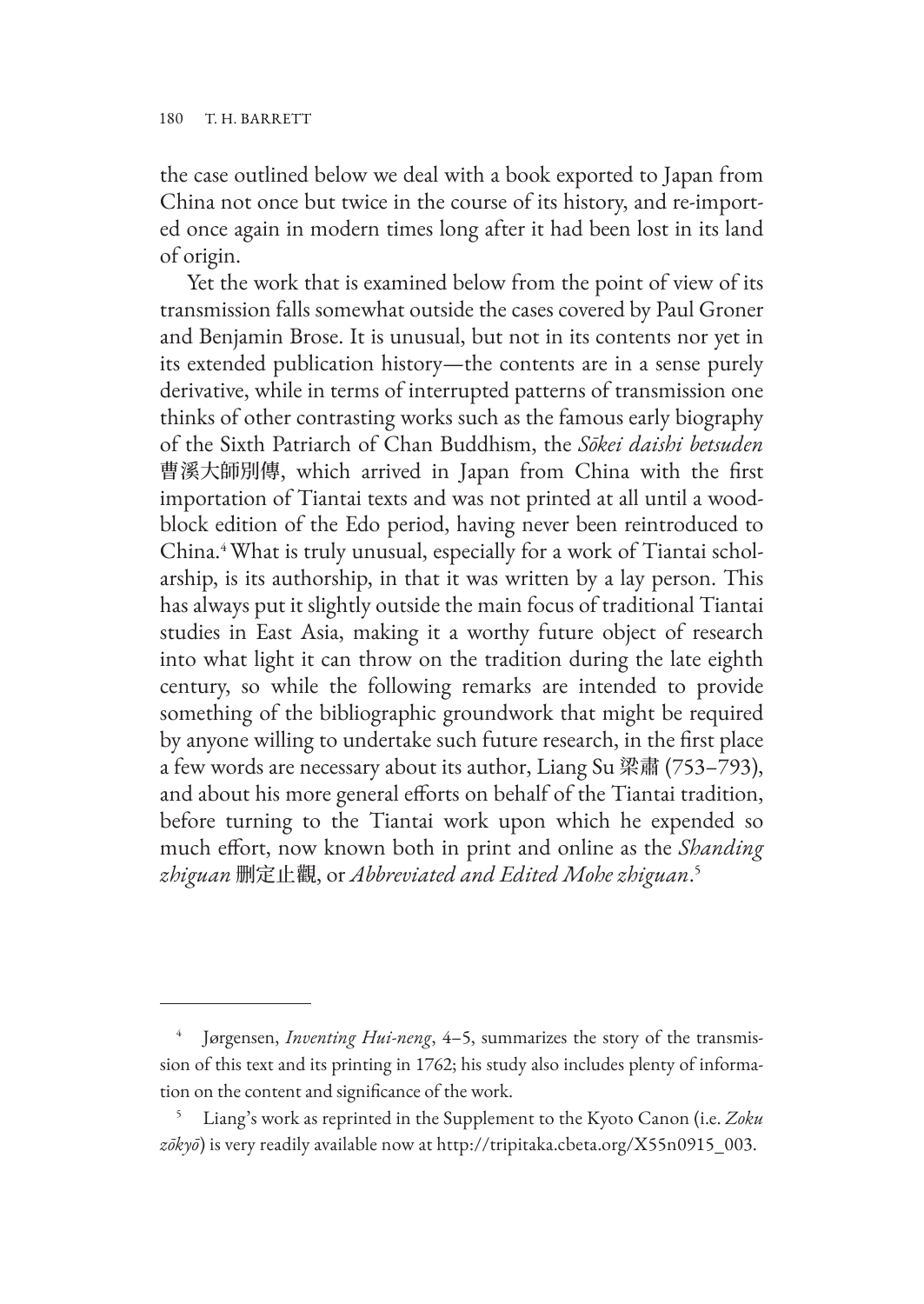#### 1.2. A Tiantai Scholar Among the Literati

Liang Su's achievements during his relatively short life were considerable, so it is no surprise that his writings were in some part preserved, and that his name continued to be mentioned in later discussions of his age. Yet one feels that had he lived a couple of decades more and achieved over time the status of a younger contemporary like Quan Deyu 權德輿 (759–818) he would now be seen as a key to the understanding of his age, even if like Quan he may still have been destined in the eyes of posterity to be overshadowed by the next generation of yet greater writers.<sup>6</sup> As it is, Liang is mentioned often enough, even in Anglophone publications about the period, but usually only as part of some other narrative, a situation that—with the exceptions duly noted below—obtains for the most part in East Asian scholarship also. His Buddhist interests have not gone unacknowledged: they are mentioned for example in a pioneering study of his times by E. G. Pulleyblank (1922–2013).<sup>7</sup> They have even caused one of his shorter occasional pieces to be cited in a book on a purely Buddhist topic, unrelated to the particular doctrinal concerns with which he is generally associated.<sup>8</sup> But he equally receives glancing mention in another monograph on Daoism.9 His literary ideas have also attracted attention beyond any reference to the religious elements in his writings.10 His appearance in a list of literary figures who interacted with a famous Buddhist poet-monk, Jiaoran 皎然 (730–799), has also seen another instance of his name in an English translation.<sup>11</sup> Even when

Quan's importance as a dominant force in the intellectual life of the end of the eighth century and the beginning of the next may be seen throughout DeBlasi, *Reform in the Balance*.

<sup>7</sup> Pulleyblank, 'Neo-Confucianism and Neo-Legalism in T'ang Intellectual Life', 94–95.

<sup>8</sup> Thus Zhiru, *The Making of a Savior Bodhisattva*, 204.

<sup>9</sup> De Mayer, *Wu Yun's Way*, 82.

<sup>10</sup> McMullen, *Statesmen and Scholars in T'ang China*, 246.

<sup>11</sup> Nielson, *The T'ang Poet-Monk Chiao-jan*, 61, translating Jiaoran's biography in *juan* 29 of *Song Gaoseng zhuan*.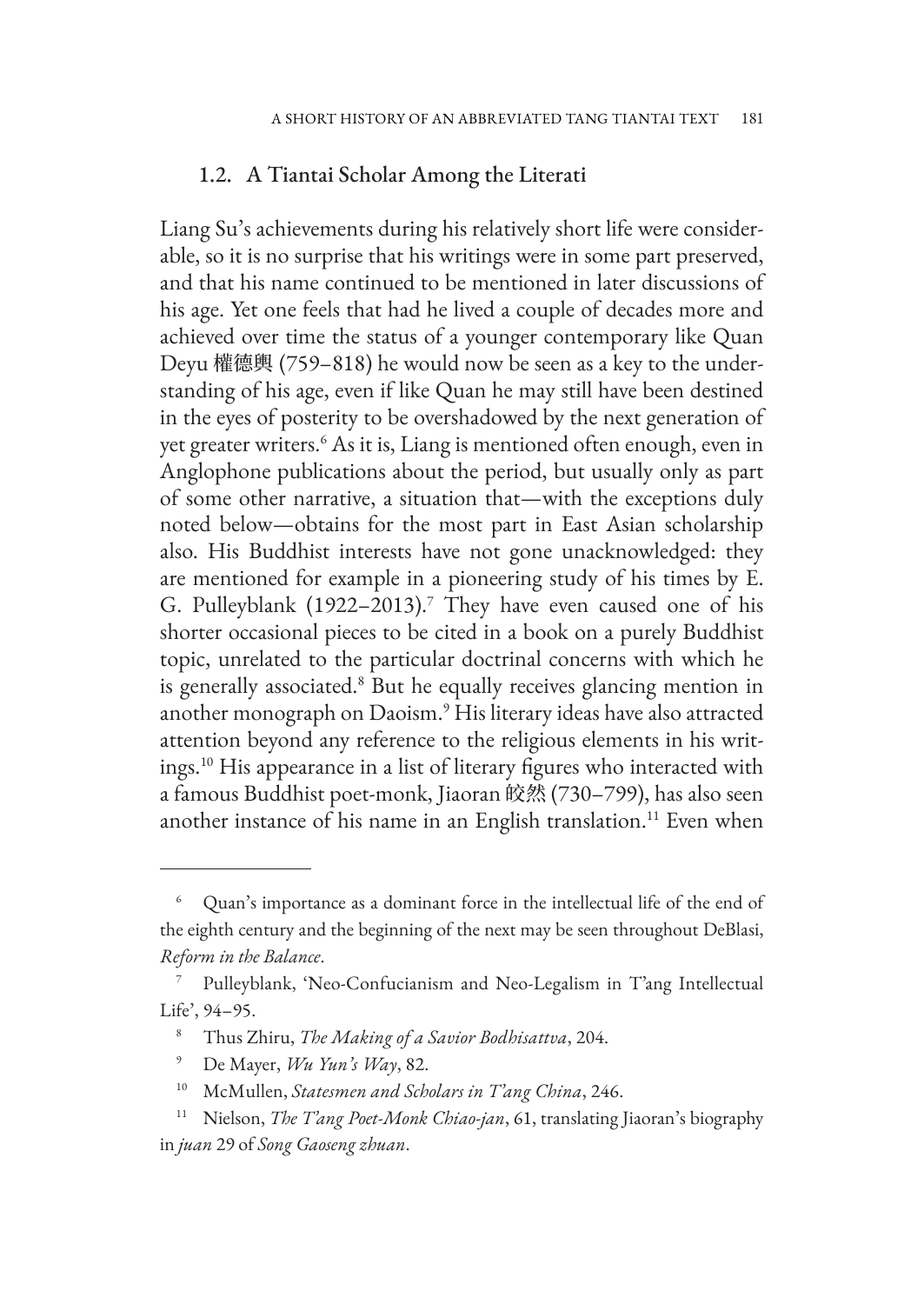one of his Tiantai doctrinal works was at an early stage in the modern study of Tang Buddhism quoted in English, by none other than the famous Chinese scholar Hu Shih 胡適 (1891–1962), the purpose of that noted author was not to explore Liang Su's thought as such, but to exemplify what he read as a critique of the emergence of Chan Buddhism, the area of Chinese Buddhism in which Hu Shi's primary interest lay.12

Unfortunately, too, in the case of the later figure who affirmed his admiration for Liang in the most unambiguous terms, the pivotal thinker and scholar Li Ao 李翺 (c. 772–836), the exploration of Liang's possible influence on him has of necessity only been discussed within the narrow compass of the evidence of Li's surviving writings, rather than through a broader evaluation of Liang's life and thought, so in this instance as well many important questions about Liang have been left unanswered, at least in English.<sup>13</sup> Even the most helpful work on Liang produced in East Asia in some respects does no more than lay the groundwork for further study, since not all possible approaches to his legacy are fully explored. The publication in 1972 of a full chronology of Liang's life by the eminent Japanese sinologist Kanda Kiichirō 神田喜一郎 (1897–1984) certainly marked a major step forward in the study of his writings.<sup>14</sup> But to the best of my knowledge this type of approach has only been taken further by the Taiwanese researcher Chung-han Kuo 郭中翰, in a study completed as an M.A. dissertation under the direction of Professor Jo-shui Chen 陳若水 at Tsing Hua University, Taiwan, in 1998. I am very grateful to Mr. Kuo, who subsequently undertook doctoral studies at the University of Washington but currently seems to work as a journalist and translator, for sending me a copy of his work, which to the best of my knowledge represents the most thorough attempt at delineating the full scope of Liang's life and thought in any language to date.15

<sup>&</sup>lt;sup>12</sup> The quotation is from Hu, 'Ch'an (Zen) Buddhism in China', 13-14.

<sup>13</sup> Barrett, *Li Ao*, 60–65.

<sup>14</sup> Kanda, 'Ryō Shuku nempyō'.

<sup>15</sup> Kuo, *Zhong-Tang Liang Su*.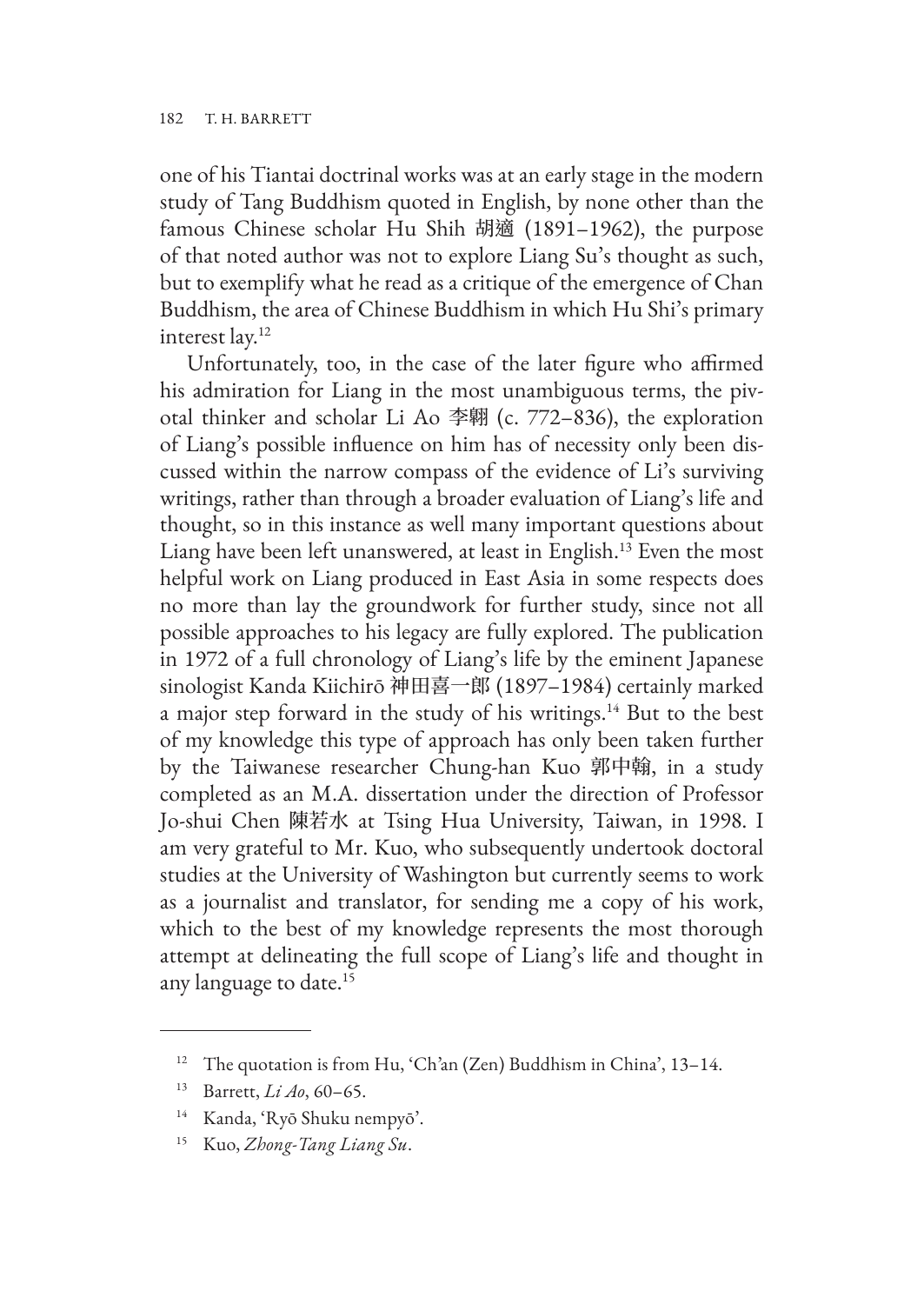This is not, however, to underestimate the high value of further research carried out in recent decades on Liang's continental homeland. Yu Xueming 俞學明 has in a research article of her own added much to our knowledge of Liang's Buddhism, whilst in another survey of recent Chinese scholarship on his teacher she has noted earlier disputes over the chronology of one of Liang's relevant prefaces.<sup>16</sup> We will have occasion to refer to her findings below, but it should be stressed that my main aim, other than introducing English-language mentions of Liang as above, is to offer a brief biographical sketch sufficient to serve as the background to the narrative focus solely on the transmission of but one of the works under his name. This approach admittedly has some drawbacks: obviously the urge to transcribe or reprint Liang's composition at any point cannot be entirely disconnected from the popularity of his thought. To assess the larger environments within his work found meaning at any particular time would however be a fairly extensive enterprise, and one that I fear would be beyond my capacities; what is offered here is as already mentioned no more than some basic bibliographical information gathered from a number of sources, including one key source not in current circulation, that it is hoped may be of value in future research.

Now Kuo's approach covers not simply a chronology of Liang's life as a scholar in government employ, for example as an examiner, and his literary activities and friendships, but also his more philosophical essays, which draw on Buddhist ideas but express them in a vocabulary drawn from pre-imperial writers. He also provides a chronology of Liang's compositions.17 But he does explicitly

<sup>16</sup> Yu, 'Liang Su yu Tiantaizong'; idem, 'Dalu Zhanran yanjiu xianzhuang zongshu'.

Kuo, *Zhong-Tang Liang Su*, adds this as a separately paginated appendix following his page 127. This is cited below as 'Appendix'; the chronology is followed (12–19) by three uncollected pieces by Liang retrieved from various recently identified sources, plus a long quotation that survives from a lost piece and a reprinting of the two main sources on Liang written by his contemporaries, namely the preface to his writings by Cui Gong 崔恭 (?- after 818) cited here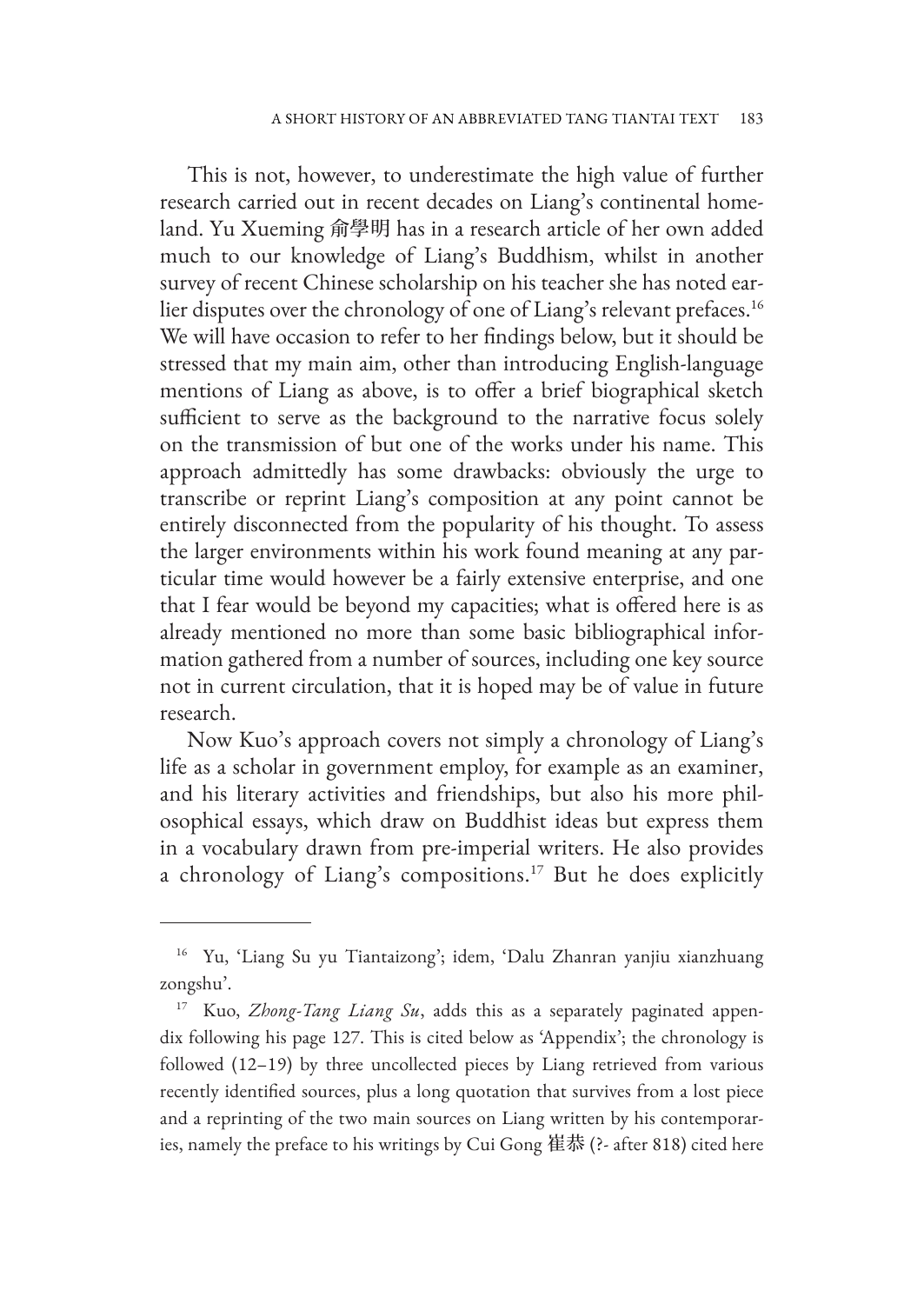leave the *Shanding zhiguan* out of consideration, in part because he disclaims the technical knowledge of Tiantai thought required to assess its significance, but also because the text does not contain Liang's own words, but rather those of the author of the *Mohe zhiguan* 摩訶止觀, the *Great Treatise on Calming and Contemplation* stemming from the teachings of the great Tiantai systematizer Zhiyi 智顗 (538–597). This is undeniable, but at the same time we should perhaps bear in mind that in pre-modern China at least editorial work was assigned a certain prestige—Confucius himself, after all, had in the traditional view been seen as having played an important role in the editing of earlier texts. How such a task was carried out might leave behind important clues as to how a text was read, and in this case how the different sections of the original work were assigned differing relative levels of importance as part of the process of abbreviation surely counts as evidence. In other words, the *Shanting zhiguan* might one day be able to tell us something of how one layman at least of the late eighth century understood the Tiantai legacy.

For that reason, therefore, before turning to our main task of elucidating the transmission and impact of the *Shanding zhiguan* it is necessary to say a few words about its role within the context of what can be known about Liang Su's Tiantai studies in general. His writings in support of the school certainly had an impact that was as far as one can tell much more widespread than that of the *Shanding zhiguan* itself, though without the dedicated effort at understanding Zhiyi's writings to which the *Shanding zhiguan* attests it is unlikely that his various Buddhist compositions would have achieved the good reputation that they did both within and beyond Buddhist circles.

# 1.3. Liang Su as a Student of Tiantai Buddhism

Though the preface to Liang's writings by his friend Cui Gong describes him as having been a follower of the Buddha from his early life (早從釋氏), Kuo suggests that from 771 if not earlier he became a lay follower of the illustrious Tiantai thinker Zhanran 湛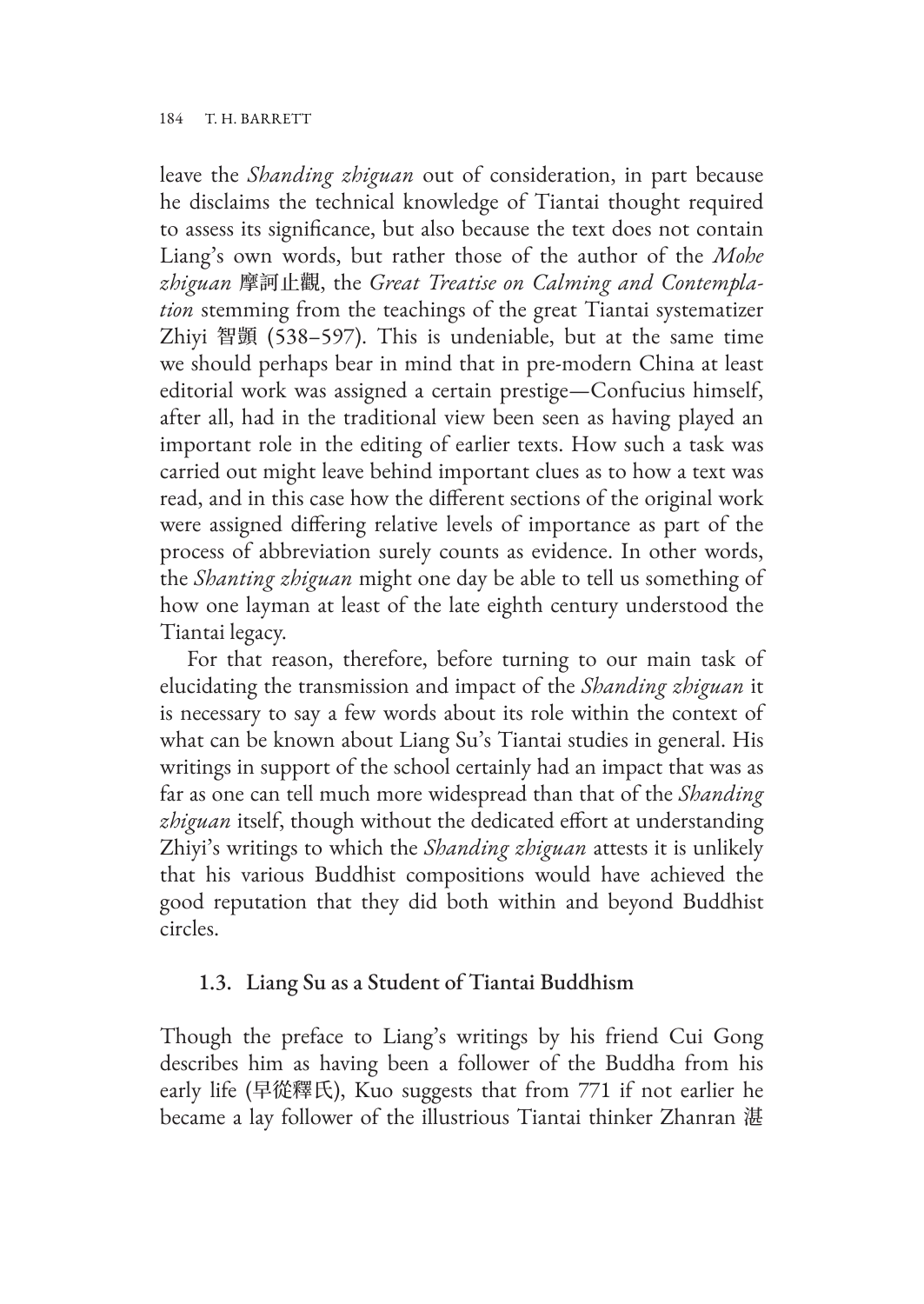然 (711–782).18 This would have given Liang from his teenage years an unparalleled opportunity to master the Tiantai tradition, at least as it was being reformulated by Zhanran, whose own contributions were at this point both enlarging and in some ways modifying the heritage of Zhiyi.<sup>19</sup> Within a decade he had advanced to the point where he started to write specifically Tiantai essays, starting with one composed as an inscription in honour of Zhiyi in 781, to which he added a memorial inscription for Zhanran the following year; both of these pieces seem to have been highly regarded enough to have been taken to Japan by Saichō 最澄 (767-822) in 805.<sup>20</sup> Some time round about the following year, it seems, saw a further short essay written for Zhanran's successor Yuanhao 元浩 (d. 817).<sup>21</sup> Next he must have started work on the *Shanding zhiguan*, since he himself dates the completion of his efforts after three years of work to 786. This date does not appear on the work itself, but at the end of an essay of his own that he appended to his condensed version of Zhiyi, as a summary of how he understood the practice of 'Cessation and Contemplation', that he entitled the *Zhiguan tongli yi*止觀統例議 [Discussion of the General Principles of Cessation and Contemplation], though the final Chinese character of the title is often dropped.

This short work, it should be noted, was by far the most highly

and also the tomb inscription (*muzhiming* 墓志銘) written for him by another friend, Cui Yuanhan 崔元翰 (733–795), taken from the *Wenyuan yinghua* 文 苑英華 944 and collated against the *Quan Tang wen* 全唐文 523.

<sup>18</sup> Kuo, *Zhong-Tang Liang Su*, 'Appendix', 1 and 19, reprinting Cui from *Tang wencui* 唐文粹 92.

<sup>&</sup>lt;sup>19</sup> From the wealth of writings about Zhanran, one might for some indication of its scope point to the recent work of Tseng, *Buddha Nature and Dao Nature of Medieval China*, 189–194, which introduces one of his best known contributions to Tiantai doctrine and cites several of the scholars who have examined his work.

<sup>20</sup> Kuo, *Zhong-Tang Liang Su*, 'Appendix', 6–7, and also in the latter case, 16–17.

<sup>21</sup> Kuo, *Zhong-Tang Liang Su*, 'Appendix', 7, gives reasons for assigning this piece preserved in *Tang wencui* 61, 'Xinyin ming' 心印銘, to this period; see also in his main dissertation, 91–94, for an analysis.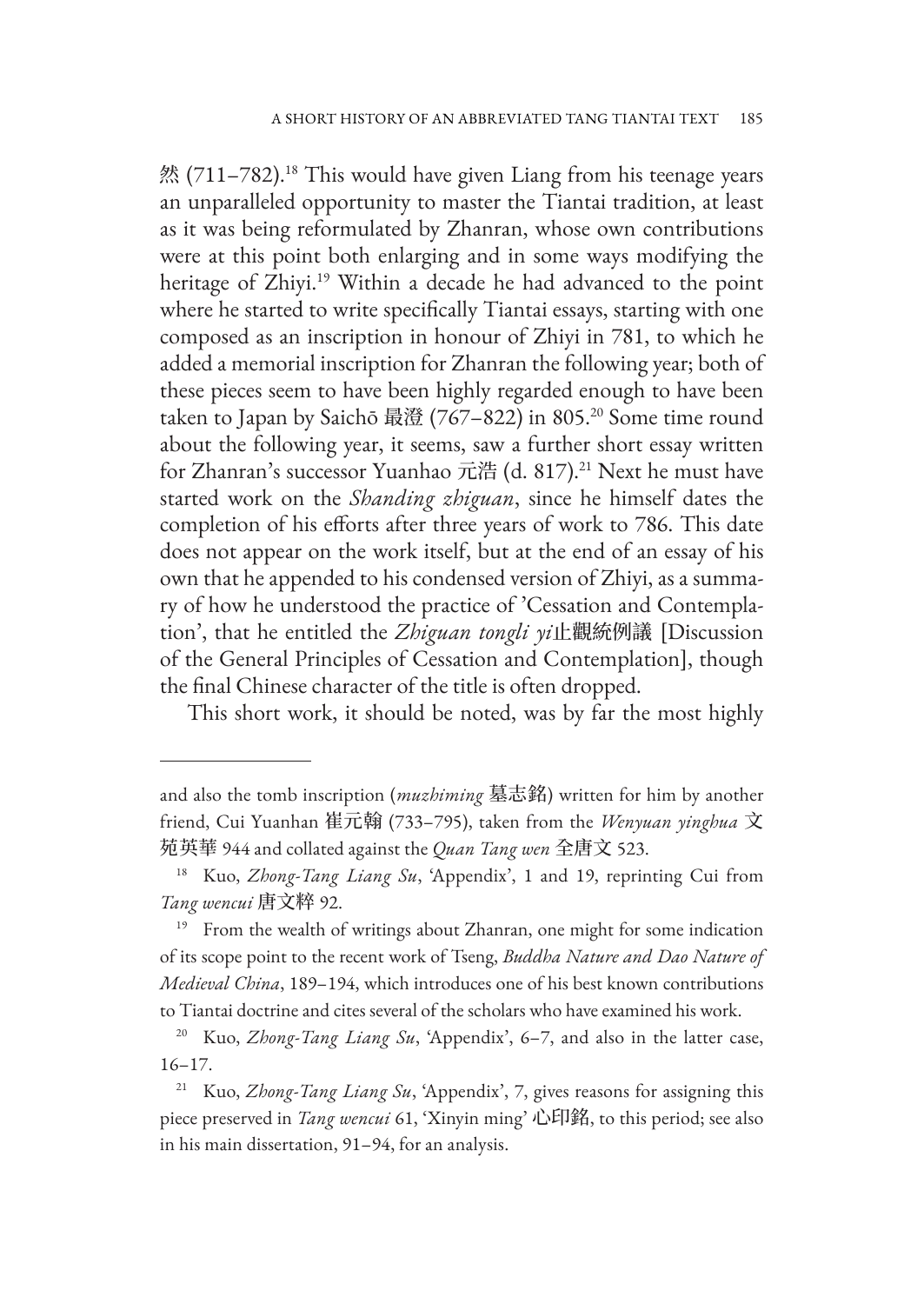regarded piece that he ever wrote, to judge at any rate from its subsequent dissemination quite independently of its original context as an appendix to his editorial efforts. At what point his essay was excerpted from its original position and circulated on its own is not entirely clear. One would wish to know if this happened soon after its composition, since I have argued elsewhere that there are indications that Li Ao was familiar with the *Zhiguan tongli*, and this might be taken to imply that he had also read the larger work to which it was appended; unfortunately the first definite evidence that it also enjoyed an independent existence can only be found in a Japanese catalogue of 857.<sup>22</sup> Thereafter, however, it enjoyed a certain measure of popularity, amongst connoisseurs of Tang prose, in the first instance through its incorporation in the sixty-first fascicle of the *Tang wen cui* anthology by Yao Xuan 姚鉉 (967–1020), which appeared in 1011. Buddhists of course were always glad to anthologise it as well: it is included for example together with a couple of Liang's other compositions in the literary section of Zhipan 志磐 (1220?–1275?), *Fozu tongji* 佛祖統紀 [General Account of the Buddha and Patriarchs], fascicle 49, as a result of which the text has been rendered into Japanese besides.23 A modern Chinese translation is also available online.<sup>24</sup> According to one catalogue, Liang's short epitome of the practice of 'Cessation and Contemplation' was even printed separately with annotation by a monk named Ryōun 良運 in 1686, though whether this annotation was the posthumously published work of the monk of the same name who became the 209th abbot of Koyasan 高野山 in 1582 I do not know.25

The most likely place for later readers to encounter Liang's

<sup>22</sup> Barrett, *Li Ao*, 63–64.

<sup>23</sup> *Fozu tongji*, trans. Satō, *Kokuyaku issaikyō* 国訳一切経, *Shidenbu* 史伝部 5, 206–209.

<sup>24</sup> Accessed October 26, 2019 at http://wenku.guanzizai.com/article/ t2013101520485959.html

<sup>25</sup> Shibuya, *Shōwa genson Tendai shoseki*, 48. This entry notes the survival of a couple of copies at the time that this bibliography was first compiled in the 1930s, but I have found no indications that the publication was much read.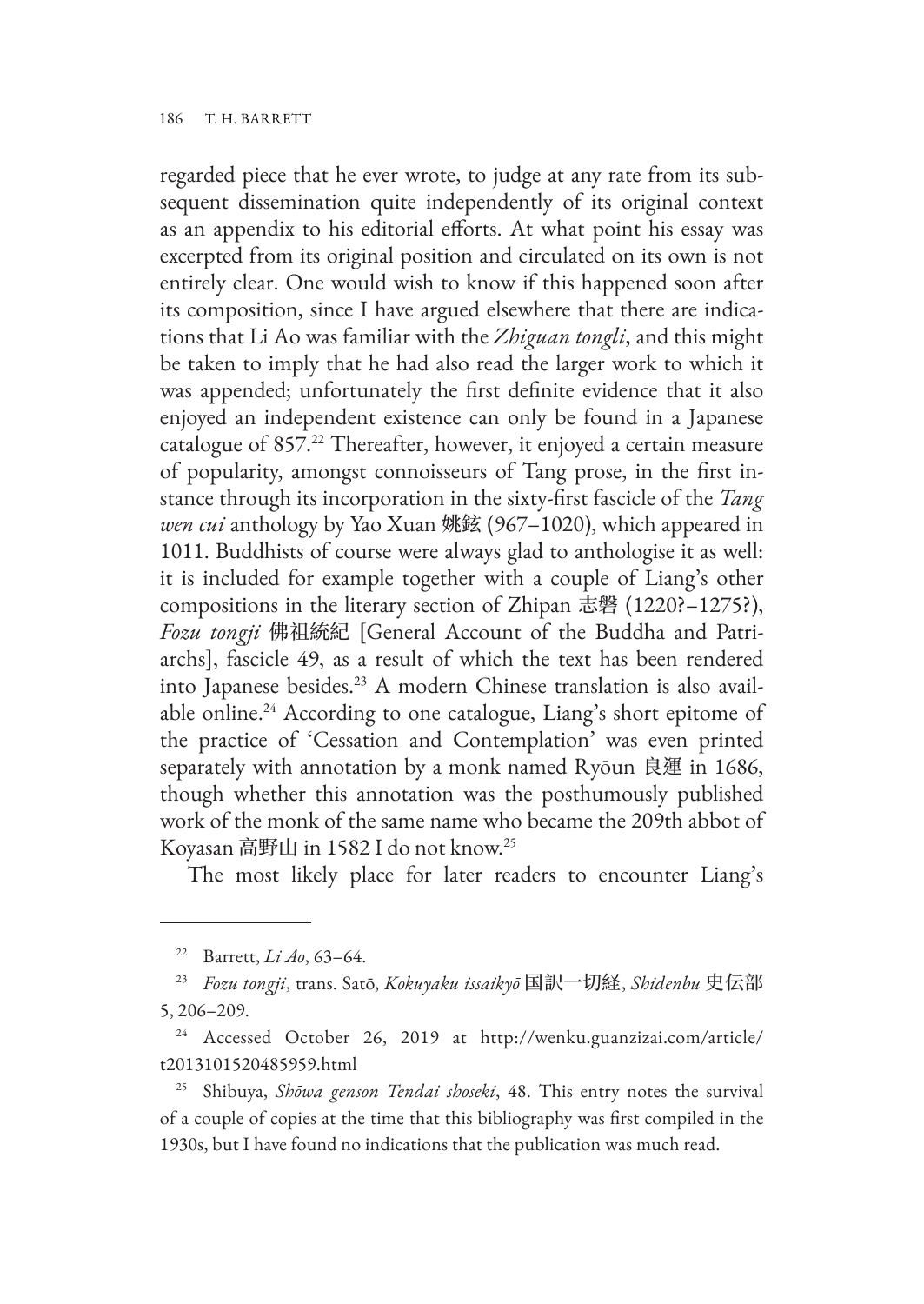thoughts on Zhiyi's meditational system was probably not in association with any version of the *Mohe zhiguan* but as a companion piece to a more elementary treatise on meditation deriving from the same master that has come to be known as the *Tiantai xiao zhiguan*  天台小止観 [Tiantai Little Zhiguan]. The exhaustive researches of Sekiguchi Shindai 関口真大 (1907–1986) into the history of this immensely popular and influential beginner's manual of meditation has demonstrated that beginning with Southern Song times a large number of editions of this text added Liang's summary to the end of the work.26 The continued popularity of this essay has in any case established that Liang's command of his subject was at the very least acceptable to later generations. Indeed, the same may be said of modern academic experts on the Tiantai tradition: Andō Toshio 安 藤俊夫 (1909–1973) after an informed reading of his writings with particular attention on the *Zhiguan tongli* concludes that he had a good grasp of the essence of Tiantai thought, and compares his ability to express that in literary form to the brilliant Sengzhao 僧肇 (c.  $374 - 414$ .<sup>27</sup>

Now it is evident from the date of the *Shanding zhiguan* that it was compiled after the death of Zhanran, and though Liang was in contact with Yuanhao, the details of his life as reconstructed by Kanda and Kuo reveal a complex picture of movement between the capital and the lower Yangzi region, and do not suggest that he was in the immediate vicinity of Yuanhao for any length of time, if at all, though the latter, if normally associated with Suzhou 蘇州, is also described in one source as connected with Changzhou 常州, where Liang certainly spent some of this period.<sup>28</sup> But assessing the degree

<sup>26</sup> Sekiguchi, *Tendai Shō shikan no kenkyū*, 3–4, 80. Shibuya, *Shōwa genson Tendai shoseki*, 44, mentions also a 1657 *Mohe zhiguan* with a 'preface' 序 by Liang at the end, though what work of his this was is unknown to me.

<sup>27</sup> Andō, *Tendai shōgu shisō no kenkyū* ,156–7.

<sup>28</sup> For Yuanhao and the Suzhou area, see e.g. Nielsen, *The Poet-Monk Chiaojan*, 57; the reference to Changzhou is Daobiao's 道標 (740–823) biography in *juan* 15 of *Song Gaoseng zhuan*, for which see Zanning 贊寧 (919–1001), *Song Gaoseng zhuan*, 375.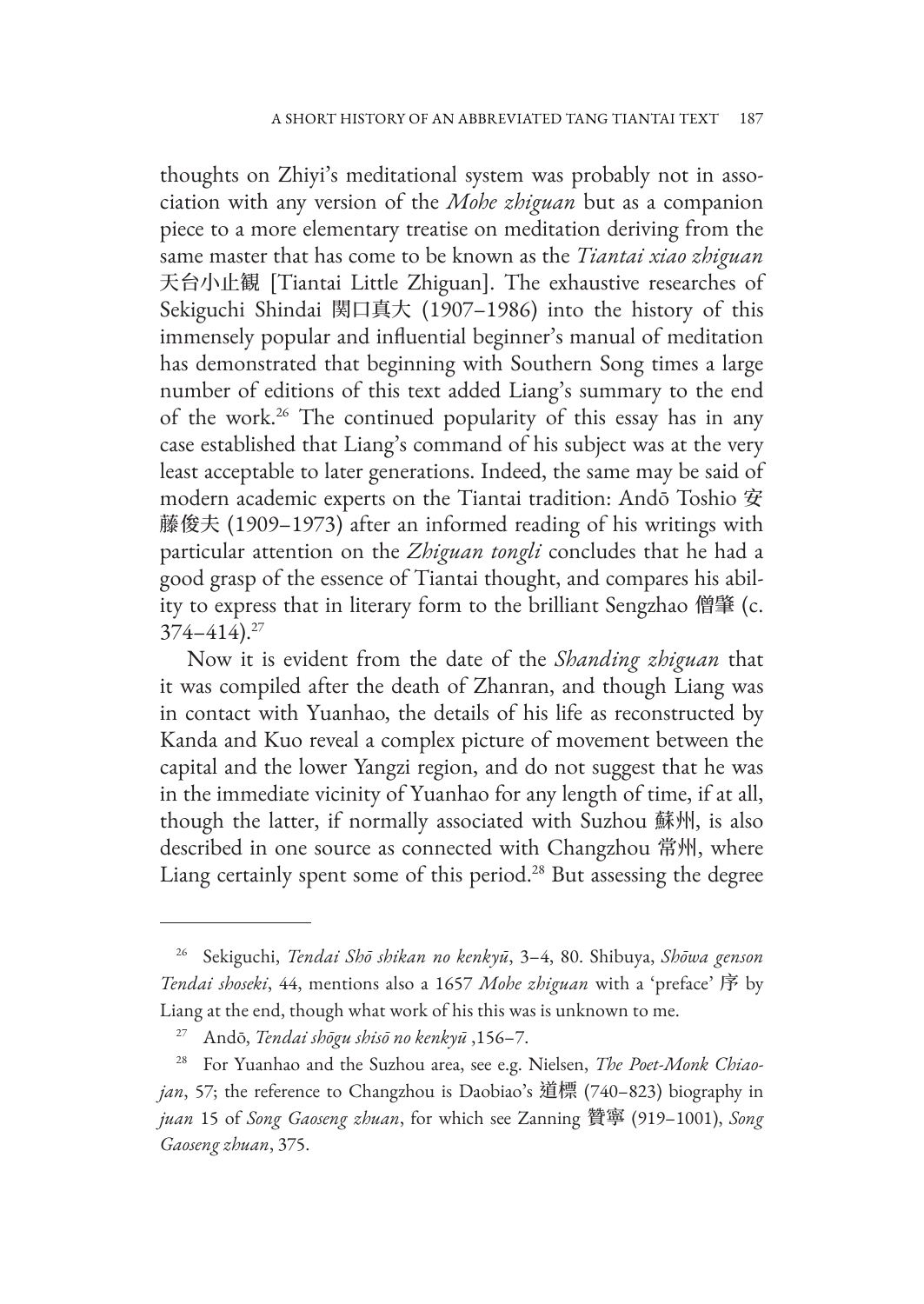of independence of thought shown by Liang Su in his editorial work is further complicated by the fact that Zhanran too had both commented on the *Mohe zhiguan* and then produced an abbreviated version of his own work between 765 and 770, though this of course did allow further scope for him to modify his ideas towards the end of his life, and perhaps to communicate them to Liang. Not only that, but a comparison of the two works by Zhanran suggest that far from simply following a mechanical process of shortening his original writings he took the opportunity to rethink the balance of his approach, in the view of at least one researcher.<sup>29</sup>

Though as Kuo suggests, anyone wishing to comment on the substantive achievement of the *Shanding zhiguan* without a thorough grounding in the writings of Zhiyi and Zhanran can only do so with the utmost diffidence, a cursory survey of Liang's work does suggest that he too did not lack for boldness in his editorial approach.30 One can understand his policy of cutting down on the copious scriptural quotations with which Zhiyi buttresses his arguments, but the complete excision of the last six sections of the work does look somewhat drastic, though against this one should balance the insertion of some explanatory material. Rearrangement he undertakes without hesitation, for example in switching the list of Indian patriarchs upon whose authoritative transmission as resurrected in China Tiantai doctrine depended from the opening of the work to the very end.<sup>31</sup> His principles of selectivity are not immediately obvious: he does not, for example, focus particularly on those passages in Zhiyi's

<sup>29</sup> Hibi, *Tō Tendaigaku josetsu*, 257–289. Hibi's summary of his arguments on the dating of Zhanran's second, abbreviated analysis of the *Mohe zhiguan* are given on 287–289.

<sup>30</sup> The following first impressions draw on my remarks in Barrett, *Thought of Li Ao*, 175–176.

<sup>&</sup>lt;sup>31</sup> The establishment of the notion of a succession of Indian patriarchs in China in the background to Zhiyi's teachings and the formulation of the succession now included in the opening of the *Mohe zhiguan* is the topic of Young, *Conceiving the Indian Buddhist Patriarchs in China*, 124–130.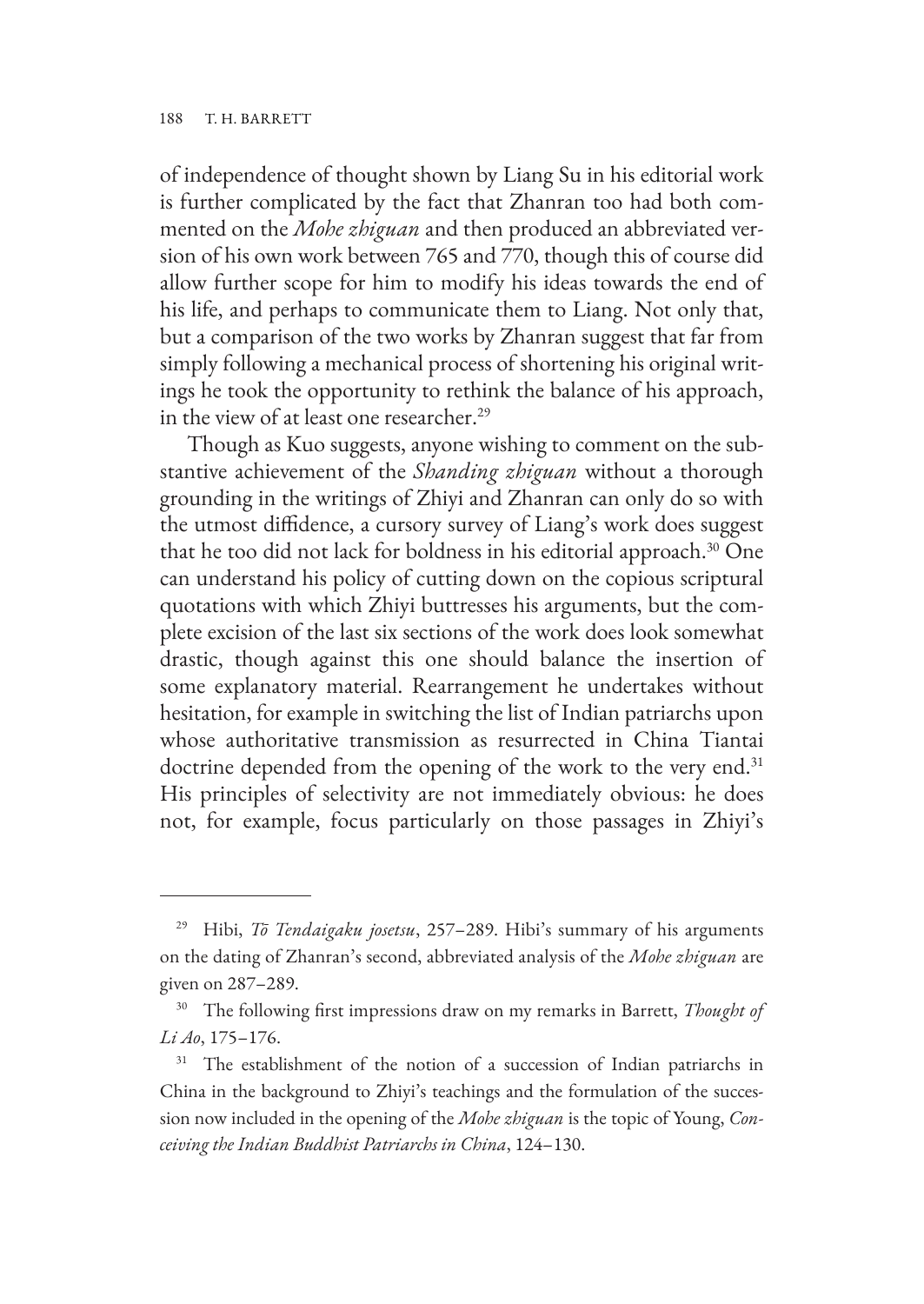legacy that address non-Buddhist aspects of Chinese thought.<sup>32</sup> Some reader's reactions to his editorial role will be considered below, as we now turn to the substantive question of the transmission of his work.

# **2. The Transmission of a Neglected Text**

## 2.1. From Manuscript to Print: The Early Stages of Transmission

Though as we have seen the author gives us precise information as to the completion of his work, the earliest stages in its subsequent transmission during the Tang dynasty are as far as I am aware not covered at all in any Chinese sources. We are fortunate therefore that evidence survives in Japanese sources allowing us to trace something of its transmission from China to Japan. Japanese monks visiting China in search of Buddhist literature would have been familiar with Liang's name from the time of Saichō, who certainly brought back some of his writings.<sup>33</sup> But it was not until half a century later with the visit to China of Enchin 圓珍 (814–891), which took place in 853 to 858, that a copy of the *Shanding zhiguan* was exported, after the text had evidently survived the uncertain times of the Huichang Persecution.<sup>34</sup> In the catalogues of his acquisitions compiled by Enchin as a result of his China excursion Liang's work is listed as the *Summarized Zhiguan*, using the titles *Mohe zhiguan lüeben* 摩 訶止觀略本 or *Lüe zhiguan* 略止觀, in six fascicles.35 It would seem that this manuscript version remained in Japan, either in its Chinese original form or as a later copy, but in any case as before listed in six

<sup>32</sup> Barrett, *Li Ao*, 62. On these passages see Hoshimiya, 'Chūgoku bukkyō ni okeru dentō shisō'.

<sup>33</sup> *Dengyō daishi shōrai Daishū roku*, *T* no. 2159, 55: 1056b1–2.

<sup>34</sup> For Enchin's visit to China, see the summary in von Verschuer, *Les relations officielles du Japon avec la Chine*, 498–500.

<sup>35</sup> *Nihon biku Enchin Nittō guhō mokuroku*, *T* no. 2172, 55: 1099a19; and *Chishō Daishi shōrai mokuroku*, *T* no. 2173, 55: 1104b18, respectively.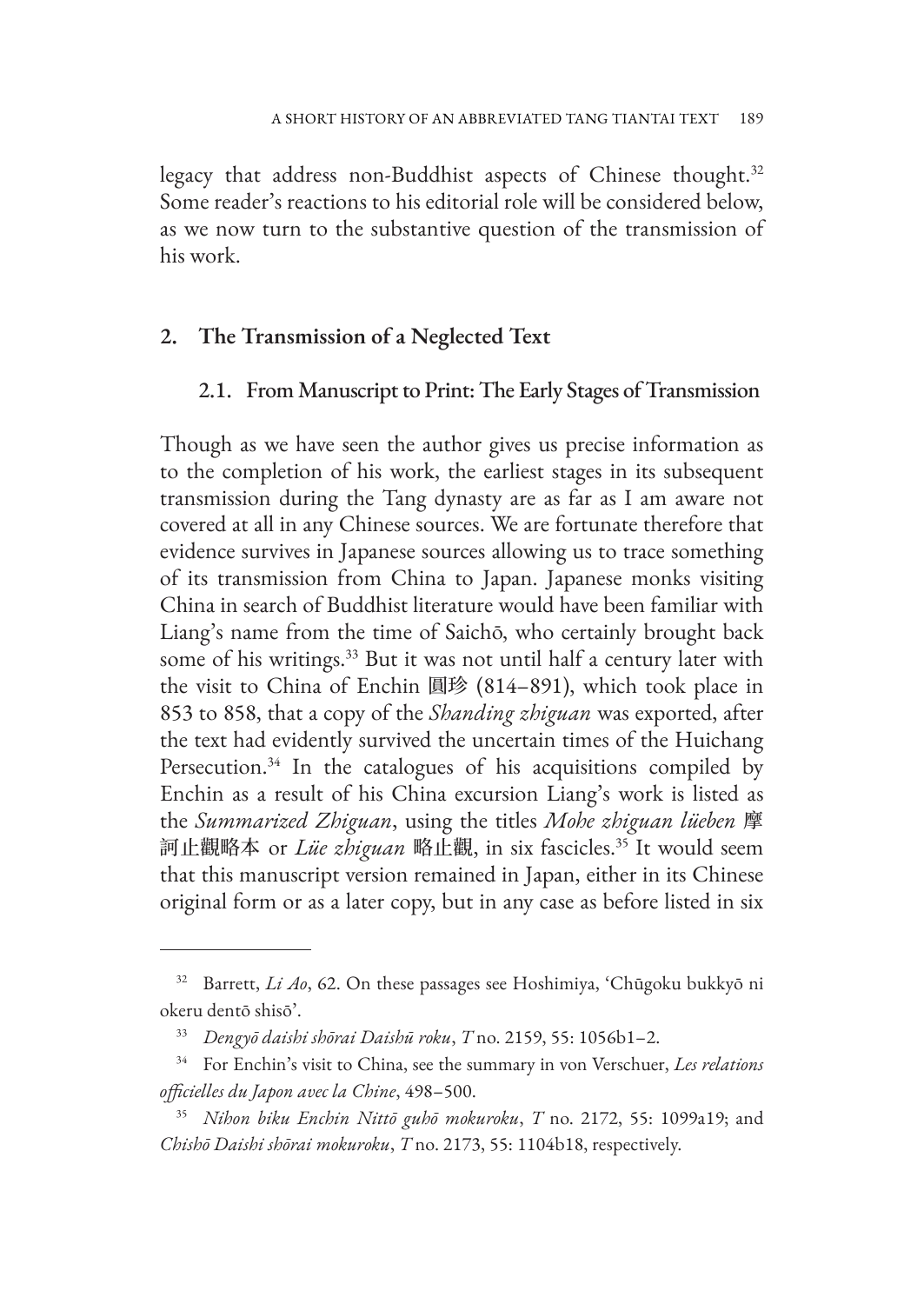fascicles as the *Lüe zhiguan*, at least into the late eleventh century, since it is listed in a union catalogue of 1094 compiled by the Hossō school monk Eichō 永超 (1014–1095).36

But by this point it was also turning up elsewhere under the name by which it is best known, *Shanding zhiguan*, though still in six fascicles. This we know from the entry on Liang's work in a comprehensive catalogue compiled by the Korean Ŭich'ŏn 義天 (1055–1101).<sup>37</sup> What is impossible to tell from this record, however, is whether it represents a manuscript or a new printed edition. But the *Shanding zhiguan* had certainly been printed in China already by this point, in the very city that the Korean monk used as an important base during his visit to the Song empire.<sup>38</sup> This is made quite clear by the names of those responsible for this development, still today preserved even at the head of the digital edition of Liang's work in CBETA, who both appear to have flourished early in the eleventh century.<sup>39</sup> The person responsible for providing the necessary finances from his salary (捨俸金) has not left much of an impact on the historical record, but there is a strong possibility that he was responsible for a preface of 1020 launching another Buddhist compilation on the world, namely the *Shishi yaolan* 釋氏要覧, an encyclopedia compiled by the monk Daocheng 道誠. The connection with the man mentioned in the *Shanting zhiguan* is not immediately apparent, since many editions of Daocheng's work in fact give the author of this preface as Cui Yulin 崔育林, a person supposedly independently

<sup>36</sup> Eichō, *Tōiki dentō mokuroku*, *T* no. 2183, 55: 1162b. Shibuya, *Shōwa genson Tendai shoseki*, 44, also mentions the appearance of Liang's work in other catalogues, but in the case of Ŭich'ŏn's catalogue (mentioned immediately below) his account appears to be inaccurate, so I am not listing records of the *Shanding zhiguan* from his entry that I have not verified myself.

<sup>37</sup> *Sinp'yŏn chejong kyochang ch'ongnok*, *T* no. 2184, 55: 1177c26. On the background to this work, see Chan, 'Korean impact', 231–233.

<sup>38</sup> On this visit, see Huang, 'Ŭich'ŏn's Pilgrimage'.

 $39$  The names and titles of those responsible are given as 中散大夫右諫議大 夫知杭州軍州兼勸農市舶使上柱國賜紫金魚袋胡(則) and 朝奉郎尚書職 方員外郎分司南京護軍崔(育材).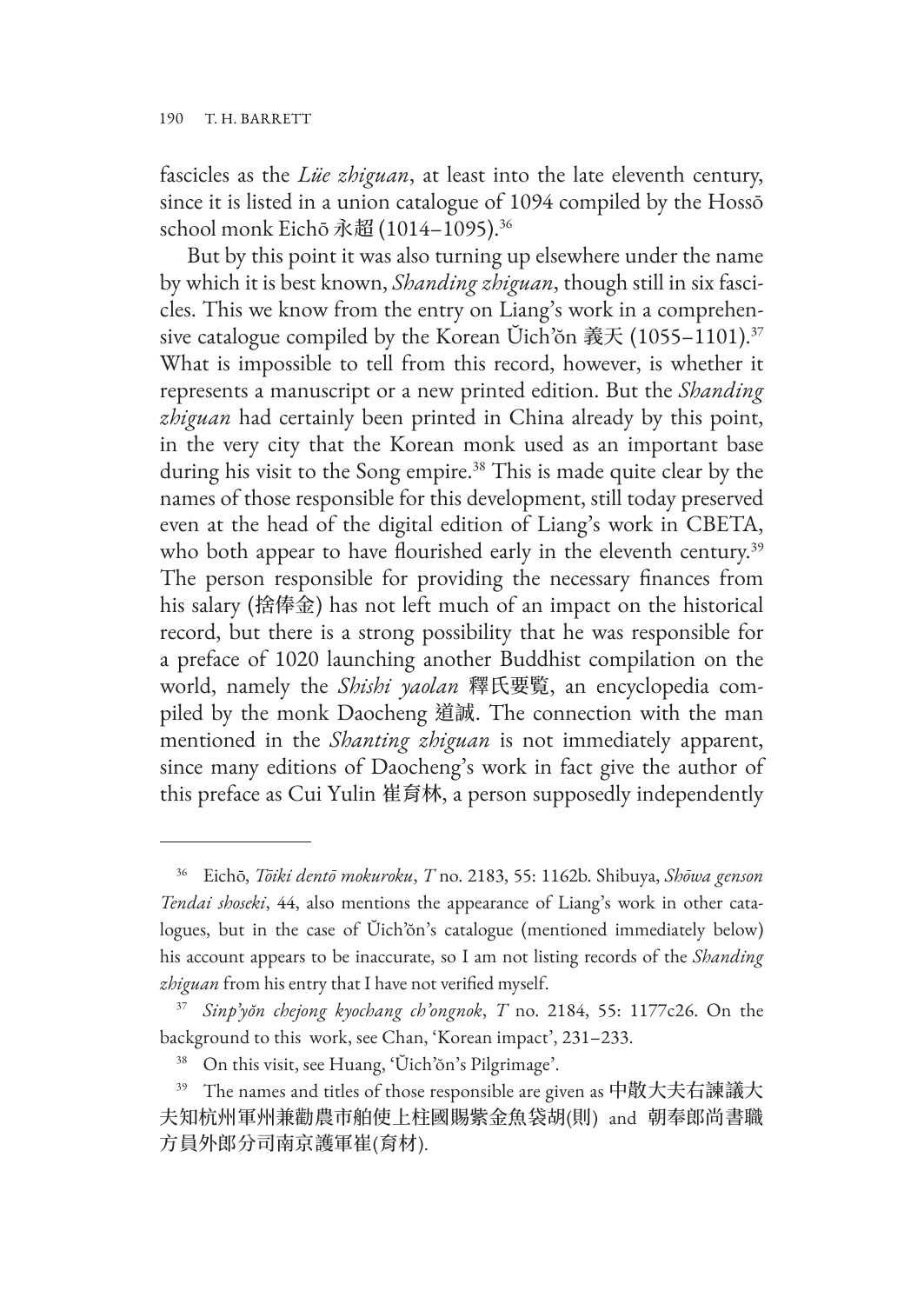attested elsewhere.<sup>40</sup> But Japanese scholarship has against this determined that some early editions of the preface do in fact give the same name as that recorded in the *Shanding zhiguan*, namely Cui Yucai 崔育材. 41 He seems to have been an associate of Zunshi 遵式 (963– 1032), whom we will meet again below as a critic of Liang: a piece on the feeding of hungry ghosts that concludes the second fascicle of Zunshi's collected essays, the *Jinyuan ji* 金園集, was written for him, using the same form of the name and the same rank as provided in the preface to Liang's text.<sup>42</sup> The likelihood is in any case that whatever the correct form of his name, this man was associated with the Hangzhou area.<sup>43</sup>

With the name in the *Shanding zhiguan* of the chief promoter of the publication we are on much firmer ground, since Hu Ze 胡 則 (963–1039) pursued an official career important enough not simply to have secured him a biography in the dynastic history, the *Song shi* 宋史, but also a modern biography first published in 1932, though this despite its recent republication has not been available to me.<sup>44</sup> The mention of Hangzhou in his title again suggests a

<sup>40</sup> Fu Shiping 富世平, in his edition of Daocheng, *Shishi yaolan jiaozhu* 釋 氏要覧校注, preface, 2, n. 1, cites the Ming (Jiajing) *Renhe xianzhi* 仁和縣志, 9, giving the same highest title for this Cui Yulin as is given for the donor responsible for the *Shanding zhiguan*—hence the possibility that despite the occurrence of a slightly different name there and in some editions of Daocheng's work, the form listed by Fu Shiping is correct.

<sup>41</sup> Thus Yamaji, 'Nikan-bon *Shakushi yōran* ni tsuite', 209, n. 8. One thinks of the possibility of two brothers with similar names, but the appearance of the same official title in different sources suggests that whatever the correct form of the name we are dealing with one individual.

<sup>42</sup> *Jinyuan ji*, *X* no. 950, 57: 2.11c15: 施食觀想答崔(育材)職方所問.

<sup>43</sup> Fu, *Shishi yaolan jiaozhu*, preface p. 2, notes that Cui's domicile of Renhe was in the Hangzhou area—this would presumably have been the location also of any brother with a similar name, if indeed we are dealing with more than one person.

<sup>44</sup> Hu, *Hu Zhenghui gong nianpu*, has apparently been republished in Wu et al., eds., *Songren nianpu congkan*, but I have seen neither this nor the original 1932 publication.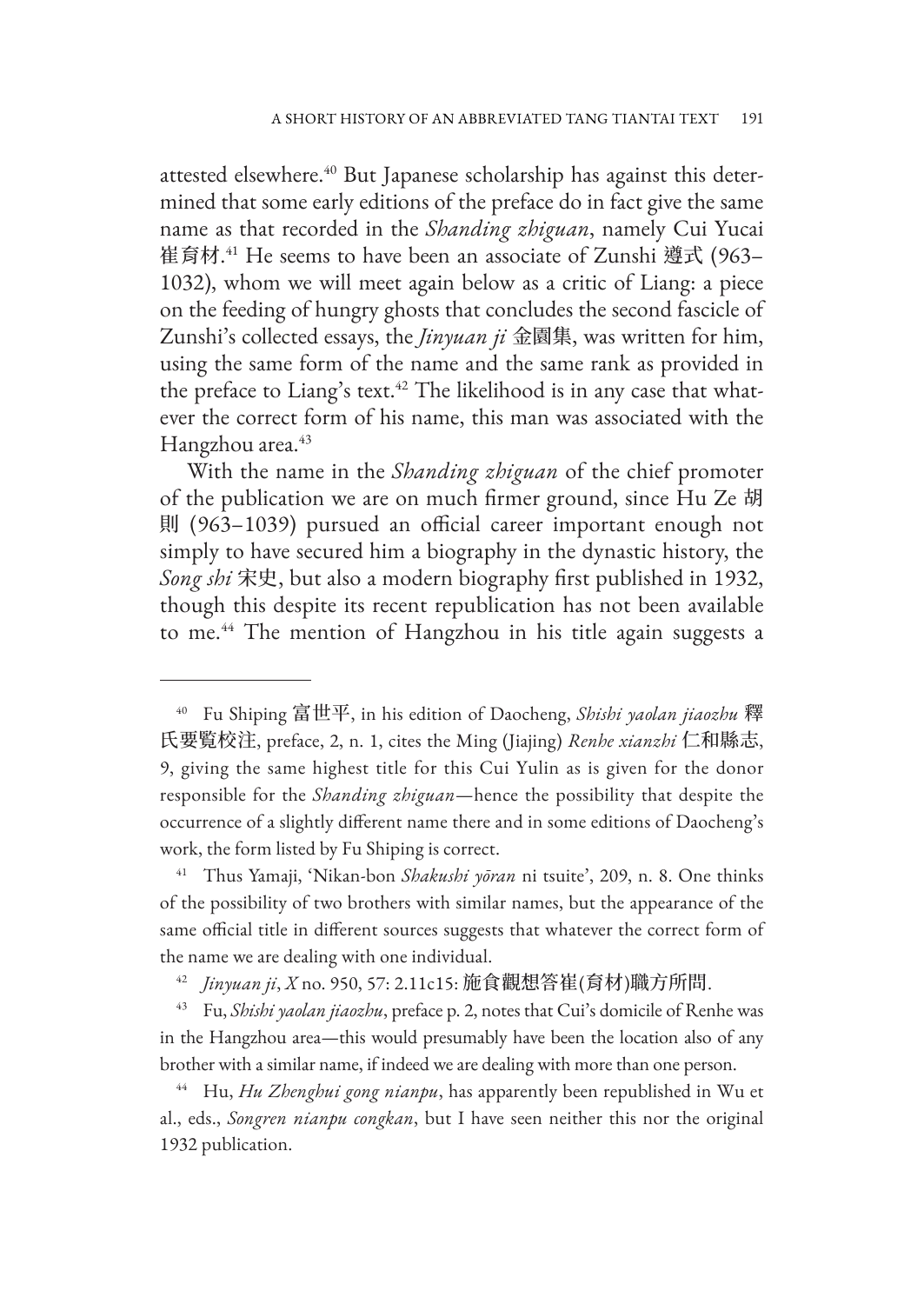connection with the area, which he governed with the title given ( $\pm$ 諫議大夫) between the fourth month of 1026 and the start of 1028, though as yet I do not know exactly when he might have been prompted with Cui's financial help to sponsor the woodblock production of Liang's work.<sup>45</sup>

The establishment of the precise date of the publication of the *Shanding zhiguan* in the 1020s is probably of less importance than the clear signs of the location of the event. Hangzhou was not simply an area with a strong record of Buddhist publication dating back well into the tenth century.<sup>46</sup> It was also exceptionally strong in the study of Tiantai Buddhism, with firm ties between the clergy and the elite during the early eleventh century.<sup>47</sup> This raises some important questions, for example the possibility that Liang's work was not re-imported from elsewhere, but that it had been preserved on the Tiantai mountains during the late Tang and Five Dynasties, and appeared in Hangzhou due to these renewed links. There is evidence, for example, that the Tiantai mountains proved to be a good source of Tang period Taoist manuscript material for publication even in the second half of the eleventh century.<sup>48</sup>

There is in fact good evidence too that Liang's work was circulating in Hangzhou Tiantai Buddhist circles before it was printed, in that one of the most eminent Hangzhou clerics in this period of the school's existence, Zhiyuan 智圓 (976–1022) cites Liang's practice of marking excisions from his source text in the opening words of his own condensation of a key Tiantai commentary on the *Mahāparinirvāṇa Sūtra* that was completed in 1014 in a monastery on the West Lake there.<sup>49</sup> Whether in print or in manuscript, it is clear that Liang's abbreviation of Zhiyi was among the works by him well

<sup>45</sup> Wu, *Bei Song jingfu nianbiao* 4: 257.

<sup>46</sup> See for example the summary in Brose, *Patrons and Patriarchs*, 106–108.

<sup>&</sup>lt;sup>47</sup> See for example Huang, 'Elite and Clergy in Northern Sung Hang-chou', 299–304.

<sup>48</sup> On this see Barrett, 'Reading the *Liezi*', 20–21.

<sup>49</sup> *Niepan xuanyi fayuan jiyao*, preface, *T* no. 1766, 38: 1.15c. For the position of this work in the chronology of Zhiyuan's Tiantai writings, see Tam, *Zhiyuan*, 186.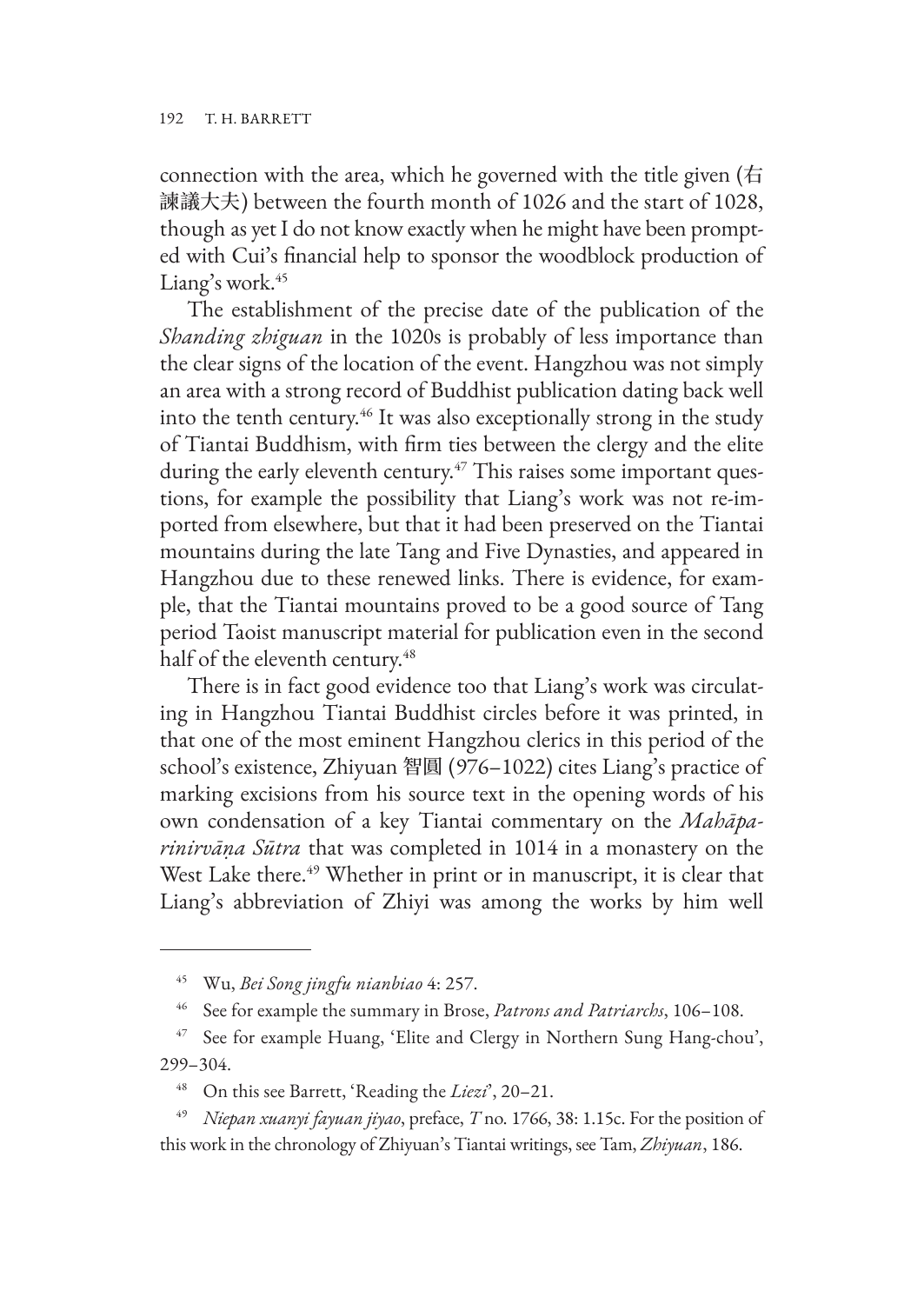known to the great Tiantai masters of the Northern Song period, and to the educated laity, too.<sup>50</sup> Not all were as positive as Zhiyuan, a great reconciler of Buddhist and literati culture, with Zunshi 遵式 (963–1032) dismissing Liang's efforts in a survey by him of Tiantai sources with the words 'though its wording is concise, in the aspect of practice there is much left out, as the reader will realise' 文雖簡 要, 而修習之相多有疎闕, 如覽者知之. 51 This work by Zunshi was also composed in Hangzhou, during the time when Liang's writings were moving from manuscript to woodblock, but since Zunshi's bibliographic overview has been dated to 1029 it is unclear what version he saw.52 As we shall discover in due course, Liang did not in fact cut out all of the practical information to be found in the *Mohe zhiguan*, even if one hesitates to dispute the judgment of a Tiantai scholar as eminent as this, and in fact Yu Xueming points to the evidence in a preface by Zunshi that would seem to suggest that he made considerable use of Liang's *Zhiguan tongli* even so.53 But perhaps inevitably the negative verdict by the great master is also cited in the Southern Song in slightly abbreviated form in Liang's biography in the thirteenth century masterwork of Tiantai history by Zhipan, the *Fozu tongji*. 54

We have already noted the presence in this compilation of several other pieces by Liang, but it also gives us important information indicating that within a couple of centuries of the first publication in woodblock of his longest Buddhist work, it was reprinted once more in an edition that was to have a considerable influence on the

<sup>50</sup> Liang's abbreviation of the *Mohe zhiguan* is also cited several times by the Buddhist layman and bibliophile Chao Jiong 晁迥 (948–1031), e.g. *Daoyuan jiyao* 道院集要 3.9a, *Fazang suijin* 法藏碎金3.2b (*Siku quanshu* 四庫全书editions).

<sup>51</sup> *Tianzhu bieji*, *X* no. 951, 57: 1.25a.

<sup>52</sup> See the date assigned on p. 148 of Shi, 'Zunshi yu Tianzhusi', a very useful account of Zunshi's connections with Hangzhou.

<sup>53</sup> See Yu, 'Liang Su yu Tiantaizong', 55, n. 3. The preface, 'Nanyue zhiguan houxu' 南岳止觀後序, may be found in *juan* 50 of *Fozu tongji*, *T* no. 2035, 49: 15.447b–c.

<sup>54</sup> *Fozu tongji*, *T* no. 2035, 49: 10.203c15.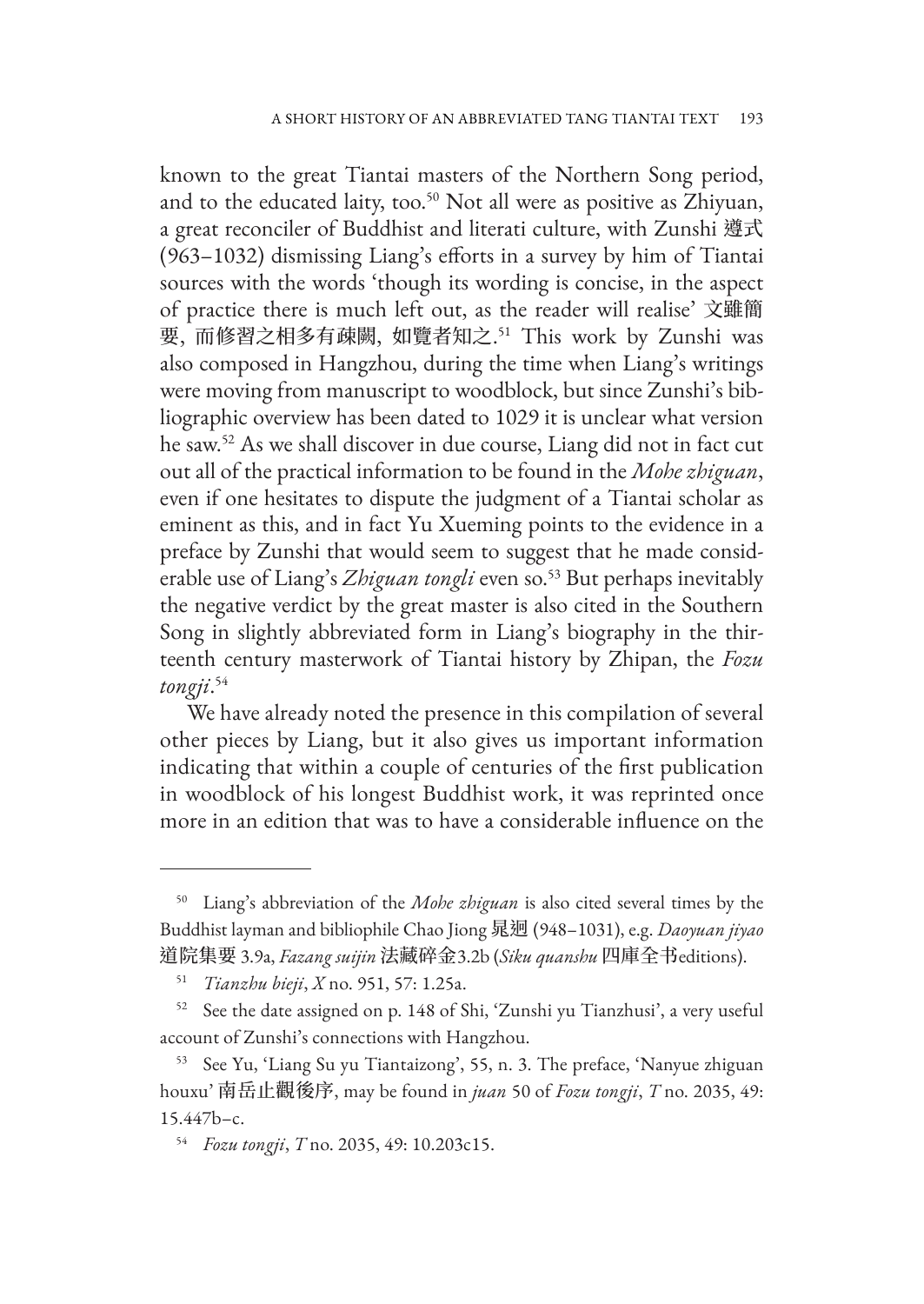ones that we use today. The *Fozu tongji* in fact includes the preface to this Southern Song edition among its literary selections. This takes us into the process of compilation of the *Fozu tongji* and on to the eventual export of this edition to Japan. But before turning to these new developments it is worth presenting in translation the preface singled out for separate preservation by Zhipan, which like the other literary pieces already mentioned was in the twentieth century rendered into a Japanese reading. It is, to be sure, more of an exercise in rhetoric than a source of useful bibliographic information, but even so it does afford some evidence of the continued esteem in which Liang's work was held, notwithstanding the reservations of Zunshi.

# 2.2. A Preface to a Reprinted Abbreviated and Edited *Mohe Zhiguan* ('Chongkan Shanding Zhiguan Xu' **重刊刪定止 觀序**), by Wu Keji **吳克己** (1140–1214) of Kai'an **鎧庵**

'How outstanding it is that a book to save the world and make bright the Way should against expectations be once again in circulation in the present! Once princes, lords and notables realise that there is this book they will certainly not be brought to giving credit to slander so as to cause ruination. Once the gentry realise that there is this book they will not be setting up arguments so as to cause conflict. Once those who open the gates to meditation are able to read this book, will they be willing to deceive themselves, with their 'special transmission beyond the written teachings' (教外别傳)? Once those who hunt through doctrinal treatises are able to read this book, will they be willing to tie themselves up in knots, analysing names and characteristics? How much less in future once everyone in the whole wide world owns this book, peruses and gains an understanding of its meaning so that they seek enlightenment will anyone besides be willing to feel any covetousness towards the coarse destructiveness of the Five Desires (arising from the Five Senses) and not as soon as possible seek liberation? Such will be the grand strategy of the disciples of Buddhism in support of the teachings. Zigong 子貢 was fond of disputation and the great Way was thereby clarified; Mencius was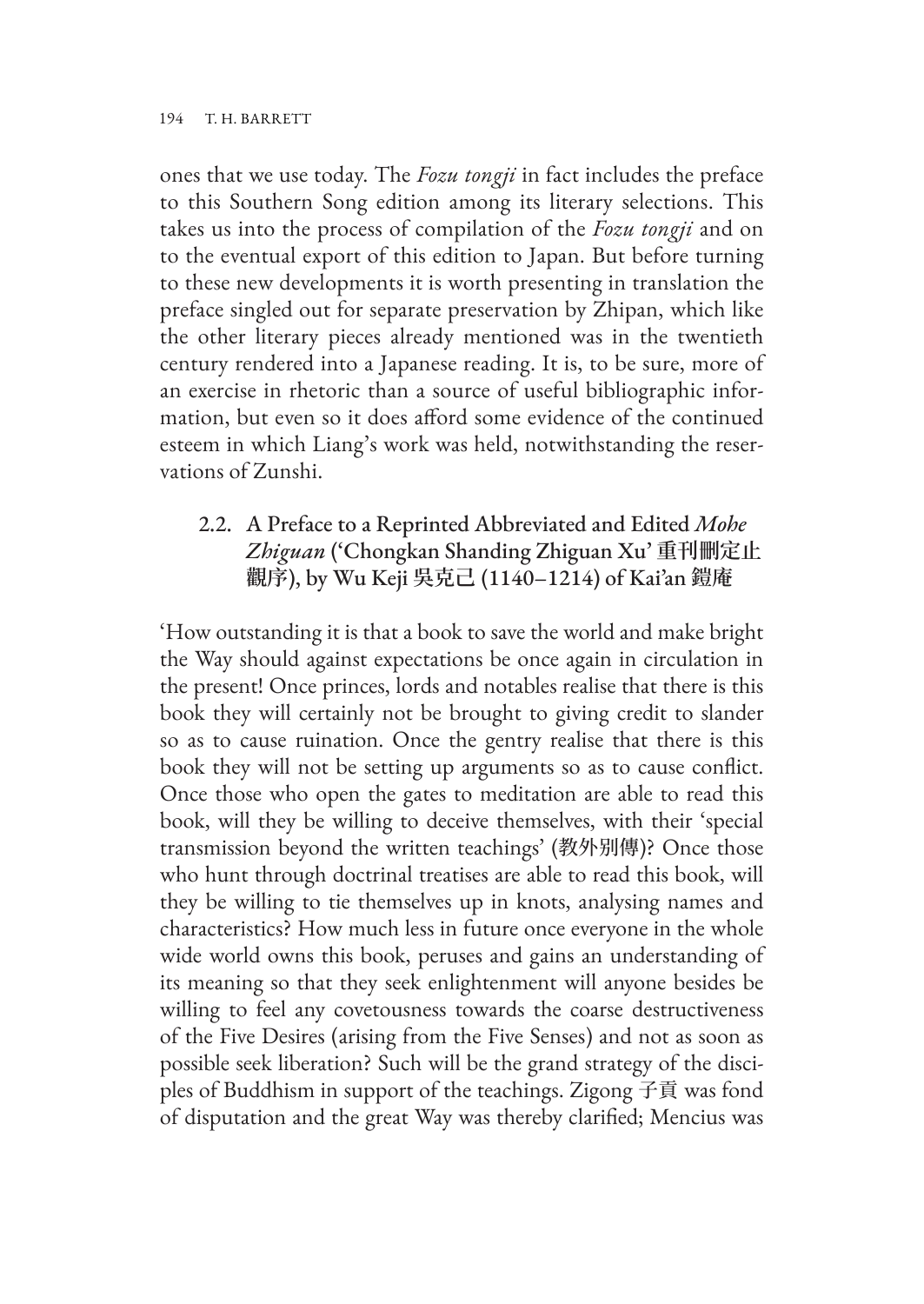imposing and so a worthy successor to the sage king Yu 禹. This sums it up, and who is to say it is not so?' 奇哉! 救世明道之書, 不圖復行 於今也. 使王公大人知有此書, 必不至信讒以廢毀; 使縉紳先生知有此 書, 必不至立論以觝排; 使啟禪關者能讀此書, 其肯以教外別傳自欺 乎? 使尋經論者能讀此書, 其肯以分別名相自困乎? 矧欲使薄海內外家 藏此書, 展轉開導, 了達此義. 又孰肯貪於粗弊五欲, 而不早求解脫者 乎? 是皆內教弟子, 護持教法之大略也. 子貢好辨, 孔道以明; 孟子巖 巖, 功堪繼禹. 斯言概之, 誰曰不信? <sup>55</sup>

### 2.3. From Southern Song China to Japan

Despite the complete lack of concrete information about Liang's book and its second edition provided by Wu's preface, it does at least establish that the work was reprinted at some point during Wu's lifetime. Since as we shall see a considerable portion of a Southern Song edition of the *Shanding zhiguan* survives to this day in Japan, and the strong possibility exists that these materials represent the same product that elicited Wu's laudatory remarks, some comments on his role in the Tiantai tradition may be helpful. Wu Keji in fact played an important part not simply as a lay supporter with—like Liang useful literary gifts but also as a developer of the historical writings of the school that eventually produced the *Fozu tongji*. In this regard his contribution has been noted by Koichi Shinohara.<sup>56</sup> But if we look at the biography of Liang that he seems to have contributed to the Tiantai work that he initiated, the *Shimen zhengtong* 釋門正統 [Orthodox Account of the Śākya's Gate (Buddhism)], in the second fascicle, we discover that Wu was very well informed about Liang's writings, in that he says that he regretted the fact that the blocks of his literary collection were now worn beyond recovery, but he had seen a manuscript copy of these collected works with a postscript by the eleventh century scholar-official and eminent lay Buddhist Yang

<sup>55</sup> 'Chongkan Shanding zhiguan xu', *Fozu tongji*, *T* no. 2035, 49: 50.445c11– 21; cf. Satō, *Kokuyaku issaikyō*, *Shiden bu* 5, p. 225.

<sup>56</sup> Shinohara, 'From Local History to Universal History', 526.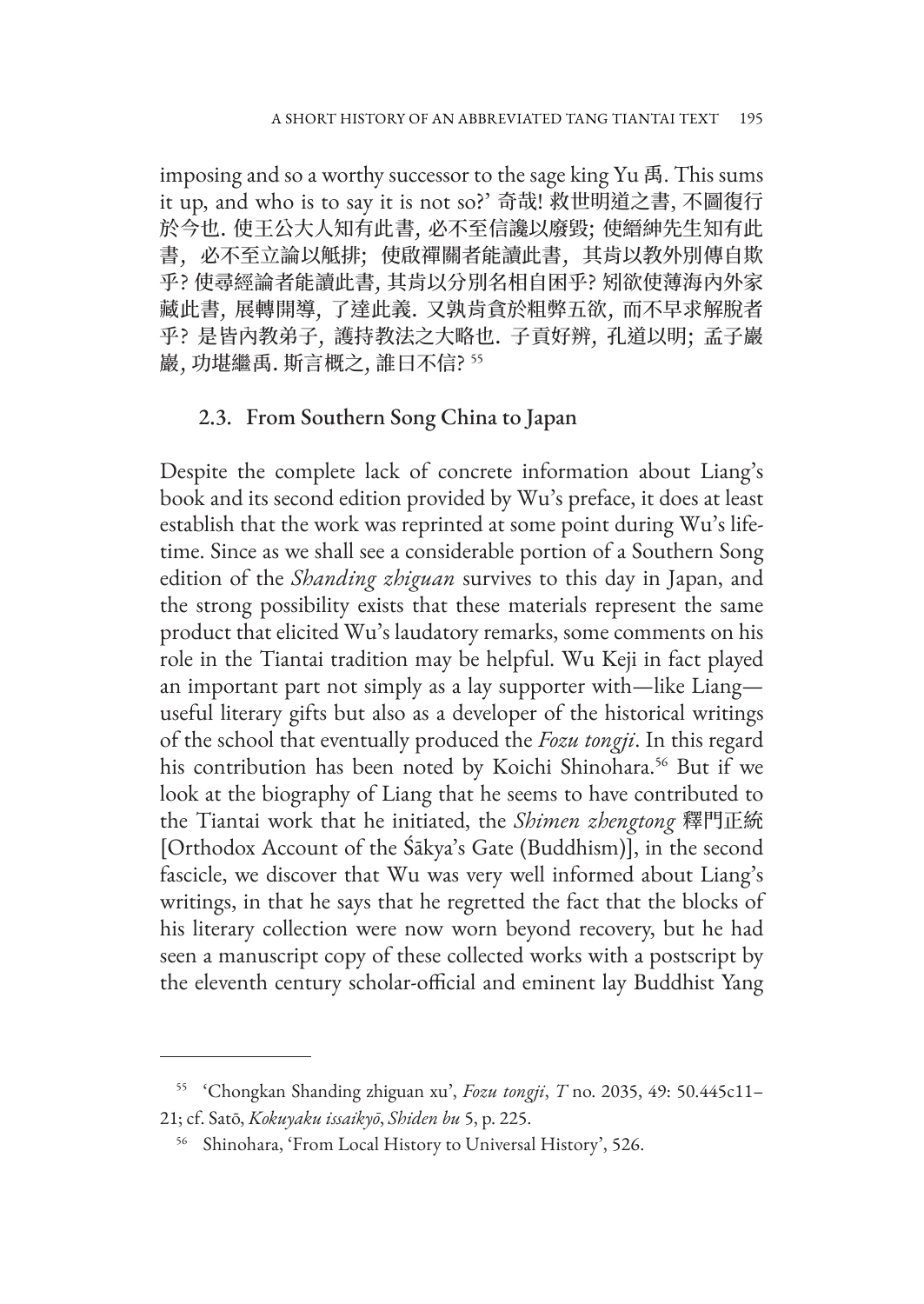Jie 楊傑 (*jinshi* of 1059) at the monastery of his teacher, Beifeng Zongyin 北峰宗印 (1148-1213).<sup>57</sup> Now this Zongyin was evidently a great promoter of Liang's digest of the *Mohe zhiguan*, since he is said to have taught it also to another layman, Wu's fellow student Zhao Yansu 趙彦肅 (d.u.), stimulating in Zhao too an entirely enthusiastic response.58 Though in his early career this Tiantai monk did spend time in Hangzhou, he eventually settled a little way to the north-east, in Jiaxing 嘉興. 59

But beyond Wu's evident interest in getting hold of Liang's works with a view to publishing them, a further important clue in this passage is the mention of his visiting his teacher Zongyin at his monastery, since as the contemporary scholar-monk Dingyuan 定源 has pointed out, from this we can deduce that Wu must have had a chance to become acquainted with one of Zongyin's most unusual students, the Japanese visitor Shunjō 俊芿 (1166-1227).<sup>60</sup> Shunjō is a figure of some importance in the Japanese Buddhist environment of his time, and his interests are known to have extended well beyond Tiantai Buddhism. But on his return to Japan he included amongst the vast number of books he collected during his time in China from 1199 to 1210 no less than seven hundred and seventeen fascicles of Tiantai texts, and these constituted almost a third of his total acquisitions.<sup>61</sup> Although this does not amount to proof positive of the origins of the Southern Song text of the *Shanding zhiguan* now held by the Kanazawa Bunko 金澤文庫 in Japan, the provisional assumption

<sup>57</sup> *Tiantai Zhizhe daishi zhuanlun*, *X* no. 1513, 75.277b: 公有文集二十卷, 惜其板本磨滅, 無與再刊者. 鎧菴曾於北蜂 (=峰) 處覩寫本, 無為子楊傑 親題其後. On Yang Jie, see Huang, 'Bei Song jushi Yang Jie yu Fojiao'. Wu's remarks would incidentally appear to constitute yet one more demonstration of the continued existence of manuscript copies after the introduction of printing.

<sup>58</sup> *Fozu tongji*, *T* no. 2035, 49: 17.236c12.

<sup>59</sup> Ōmatsu, 'Hoppō Shūin no kyōgaku to sono haikei', provides a brief critical account of Zongyin's biography.

<sup>60</sup> Dingyuan, 'Riseng Junreng', 46–47. Dingyuan has also reaffirmed this deduction in more recent research.

<sup>61</sup> Dingyuan, 'Riseng Junreng', 48.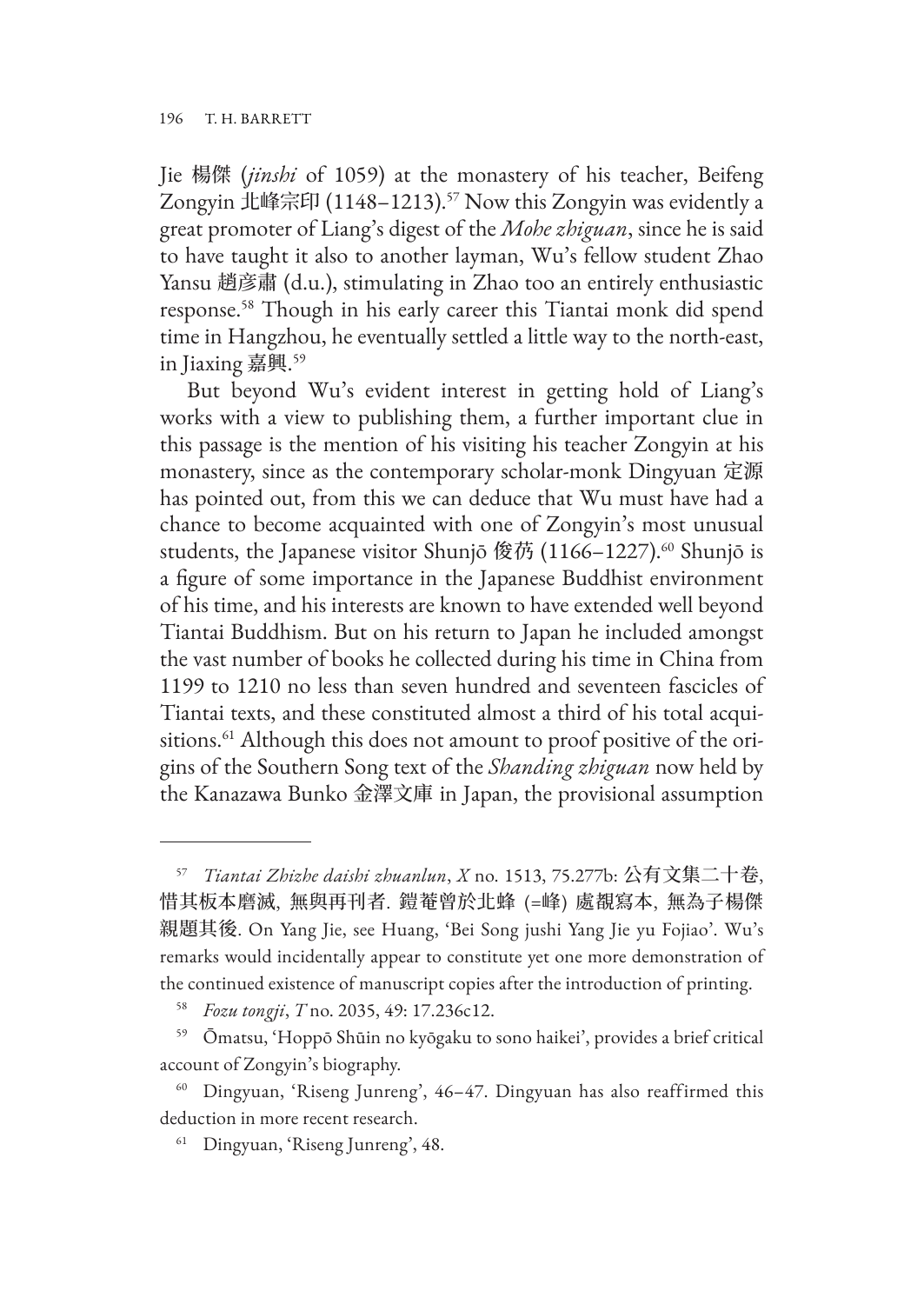must be that the partial exemplar they now hold probably derived from the reprint associated with Wu Keji. That exemplar has, however, not been consulted in writing this preliminary survey of the transmission of Liang's work, since its catalogue listing shows that it lacks quite a few pages from the first fascicle that might have made clear through the existence of a preface or at least the name of an editor the circumstances of its production. Indeed, the relevant catalogue record, compiled under the editorship of the head of the library, Seki Yasushi 関靖 (1877–1958), shows that all but four pages of the first fascicle out of the three into which it is divided had disappeared by the time of the publication of the catalogue in 1939; it gives forty-one leaves for the second fascicle and thirty-four for the third, though whether these figures suggest losses from these fascicles too is unclear. Unfortunately, no other exemplar of this edition is known, since even the seven pages from the second fascicle, drawn from another exemplar owned in 1939 by the collector Yanase Fukuichi 柳瀬 福市 (1887–1939) and listed here by Seki, are no longer traceable.<sup>62</sup> Under such circumstances the earliest complete surviving edition assumes a more considerable importance, and it is to this edition that we should now turn.

# 2.4. The Japanese Edition of 1661

Though the Japanese edition of 1661 was not the only one to be produced in Edo Japan, leaving open the possibility that modern, twentieth century versions of the *Shanding zhiguan* were influenced by another source with an independent filiation, the likelihood is that such was not the case, and that the survival of Liang's text into modern times was in the first instance due to the efforts of early Tokugawa Japanese. To date I have found no evidence of any Ming or early Qing printings of the *Shanding zhiguan*, nor, indeed, does there seem to be any indication that copies of the edition that was praised by Wu Wenji survived in China past the Mongol conquest. At the same time a close examination of the 1661 edition does not

<sup>62</sup> Seki, ed., *Kanazawa bunko kosho mokuroku*, 38.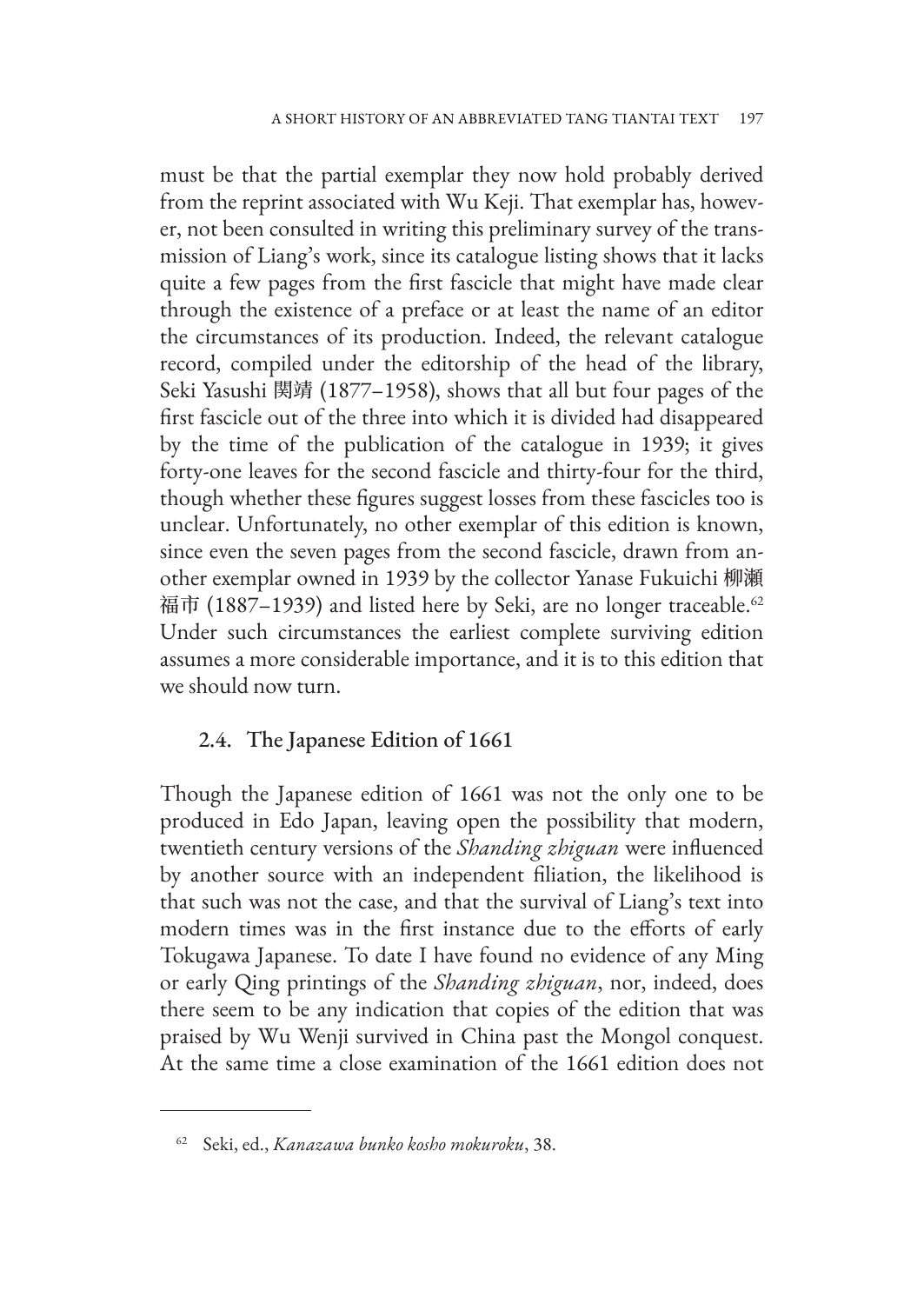suggest that it drew on any manuscript source such as might have derived ultimately from Enchin's first imported copy, but rather that it represents the revival of a printed edition, most probably that of the Southern Song. It is a somewhat rare work. Shibuya's Tendai catalogue only mentions an exemplar held on Hieizan 比叡山, and though we shall in due course look at some evidence for a certain level of readership in Japan in the nineteenth century, I am not aware of any copies in the most well known rare book collections.<sup>63</sup>

The following remarks concentrate on the major differences between the 1661 edition and the CBETA version that is presumably the one best known today, though the 1912 *Zoku Zōkyō* 続蔵経 text underlying that version may not have been initially the best known twentieth century edition, or even the first to appear. The CBETA online version in fact removes all the information appended to the *Shanding zhiguan* that reveals the date and the name of the editor, and gives it instead only as following an essay originally incorporated as an appendix in the *Shanding zhigua*n that it presents as a separately listed work by Liang, the *Tiantai Zhizhe dashi zhuan lun* 天台智者 大師傳論; even then it omits the name of the printer.<sup>64</sup> At the same time the *Zoku Zōkyō* text appears to add in the prefatory material an item that is certainly not in the exemplar of the *Shanding zhiguan*  that I have been using, though it may be in the Hieizan exemplar, or perhaps in the second Tokugawa edition.<sup>65</sup> Certainly my 1661 Shand*ing zhiguan* shows no trace whatsoever of that item, the preface to the Southern Song reprinting composed by Wu Keji, and this does not look like an omission due to a binding error. Since this piece was readily available in the *Fozu tongji*, it may well be that it has been added by a later editor after 1661, though at what point is unclear to me.

In fact, the 1661 exemplar in my possession starts with a single leaf without pagination giving a chart of the contents of the *Mohe* 

<sup>63</sup> Shibuya, *Shōwa genson Tendai shoseki*, 48, and Addenda, 5, which specifies the location more exactly.

<sup>64</sup> Available at http://tripitaka.cbeta.org/X55n0916\_001.

<sup>65</sup> It is listed in Shibuya, *Shōwa genson Tendai shoseki*, 47, implying that it was a feature of all the exemplars he consulted, though this may be misleading.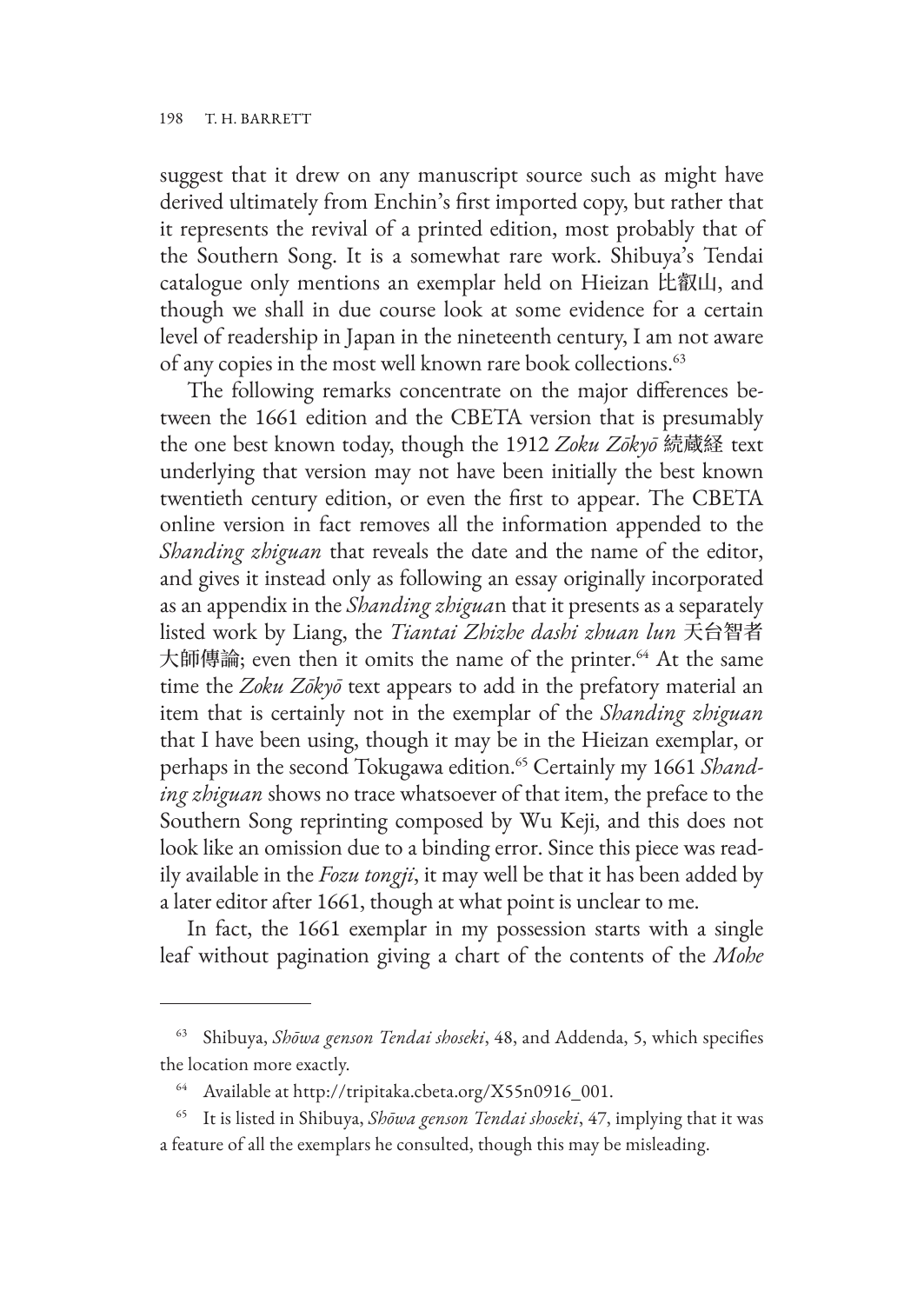*zhiguan* and indicating where major excisions have been made, such as the whole of the last three sections. This is not entirely successfully converted into a Table of Contents in the CBETA version: the fourth major section (攝法) goes unlisted, while the excisions of the last three subsections of the seventh and the total excision of eighth, ninth and tenth main sections are run into one editorial notice. The Table of Contents, unlike the 1661 exemplar, also lists at the end the appended *Zhizhe dashi bianlun*, even though it is, as already stated, in CBETA removed from the end of the *Shanding zhiguan* and presented as a separate work.<sup>66</sup> The first leaf of the 1661 woodblock edition then lists the two Northern Song officials responsible for the first printing, followed by a note saying that since they were eminent officials their names have been reprinted to show that the origins (of the print versions) are not to be forgotten.<sup>67</sup> Leaves 1a to 5b in the first fascicle of the woodblock then print the *Zhiguan tongli*, followed by an editorial note explaining why this piece has been moved from the end of the work to the front; this too appears in CBETA.<sup>68</sup>

But reading further into the first fascicle one comes across another type of editorial note that is also preserved by CBETA, following the *Zoku Zōkyō* edition it uses. The first fascicle is composed of sixty-one paginated leaves besides the initial one just mentioned carrying the chart of the overall contents, and on the verso of the thirty-second, at the end of the first section of the text (i.e., 大意) there is a note saying that the original (or perhaps less probably 'Mongol-era') first fascicle ended at this point (元本第一卷终); the end of the second fascicle is likewise noted on the recto of the sixty-first leaf. The second current fascicle consists of fifty-five paginated leaves, and the end of the third original fascicle is noted at the top of the final column of the verso

<sup>66</sup> These criticisms do not apply to the *Zoku Zōkyō* edition, though this does omit the name of the Japanese printer at the end of the text.

<sup>&</sup>lt;sup>67</sup> This editorial note is also preserved in the CBETA version: 二公乃中朝名 賢, 今刊仍舊存之, 示不忘本.

<sup>68</sup> *Shanding zhiguan*, *X* no. 915, 55: 1.692a24–b1: 梁君刪定止觀, 撰統例以 繫其後, 猶王輔嗣注易之有略例也. 今刊私擢於前, 欲披閱者預識綱紀, 臨 文曉然, 修習無滯—here CBETA has in the penultimate phrase misprinted 曉.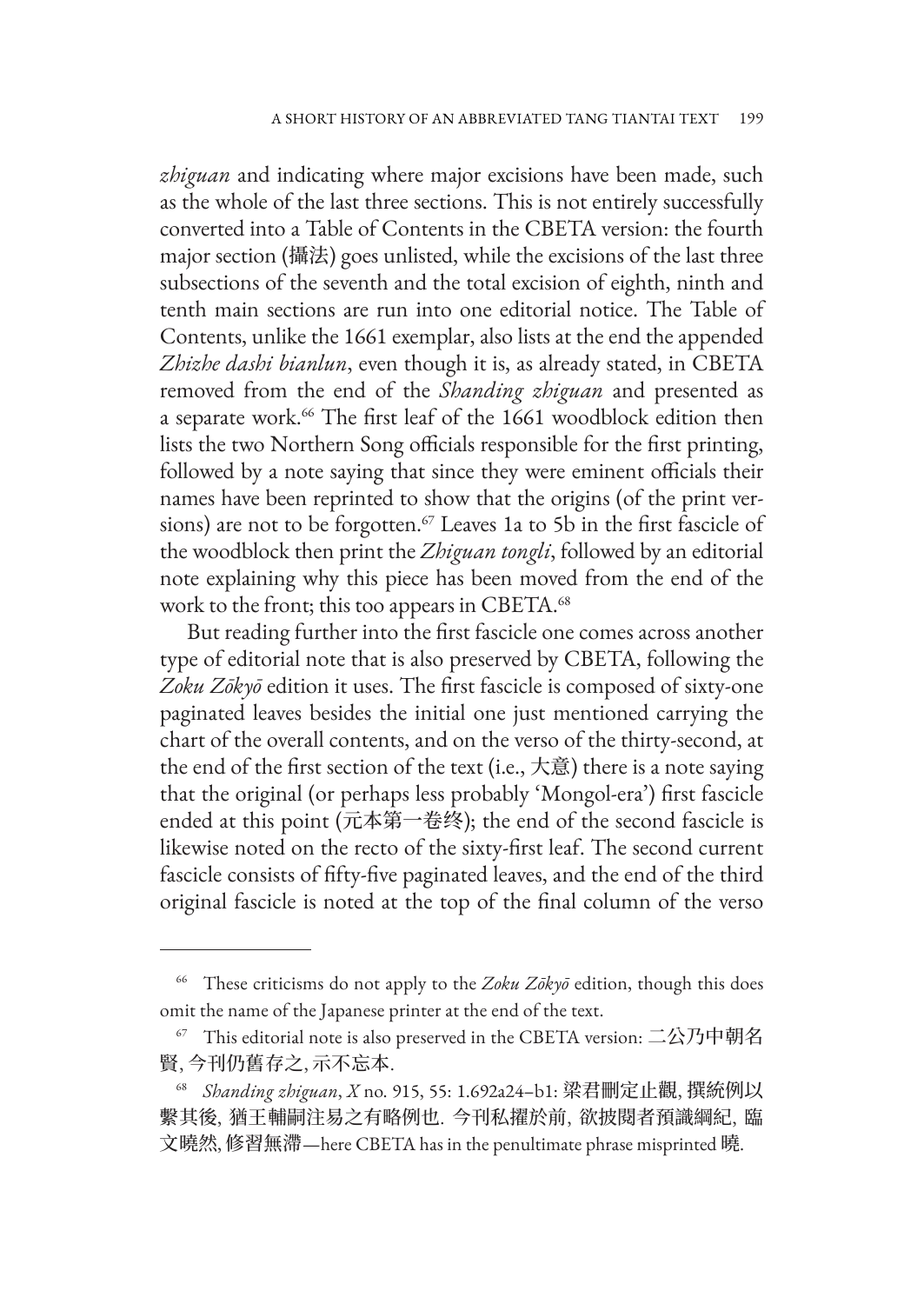of leaf thirty-one, with the end of the fourth fascicle noted on the verso of the final leaf. The final current fascicle consists of forty-seven leaves covering the rest of the text and its addenda; the end of the original fifth fascicle is noted just after sub-section five (觀魔境), on the verso of the eighteenth leaf. The end of the sixth original fascicle was presumably taken to be self-evident, and is not marked. These indications plainly were inserted by an earlier editor at the time that the six fascicles established by Liang were redistributed into three, probably during the Southern Song, and suggest that the 1661 edition also reflects the same source in its other editorial remarks.

After four pages (43 verso to 45 recto) devoted to the *Tiantai Zhizhe dashi zhuan lun* the edition concludes with some editorial remarks constituting a sort of colophon extending from 45 verso to 47 verso. These start with an edited transcription of the *Shimen zhengtong* biography of Liang already mentioned above. Details of Liang's ancestry are expanded somewhat on the basis of a footnote found in printed editions of the writings of Liu Zongyuan 柳宗元 (773–819), who mentions Liang as a friend of his father.<sup>69</sup> Some supplementary remarks are also added on the basis of the *Fozu tongji*, but Zunshi's critical evaluation of Liang's work, which was already included in the *Shimen zhengtong*—apparently by Wu Keji, who as we have noted undertook the initial drafting of the history—is quietly dropped from the text. The editor then adds some further commendations from Cui Gong's preface to Liang's writings and from the 'literary rankings' (品論) of the early Song Chan monk and fluent defender of Buddhism Qisong 契嵩 (1007–1072), a man keen to find Buddhist roots for the prose style of his own day.70 Finally the Japanese editor gives the date, in the fifth month of 1661 and his name, Sōshan Gensei 艸山元政.

Gensei (1623–1668), as a child called Motomasa (i.e., 元政) and as a cleric properly known as Nissei 日政, was a Kyoto monk in the Nichiren tradition, distinguished by his productive scholarship, but also by his tal-

<sup>69</sup> This note is included for example in Liu, *Liu Hedong ji* 12.288.

<sup>70</sup> *Tanjin wenji*, *T* no. 2115, 55: 7.679a26–27. For Qisong, see Morrison, *The Power of Patriarchs*.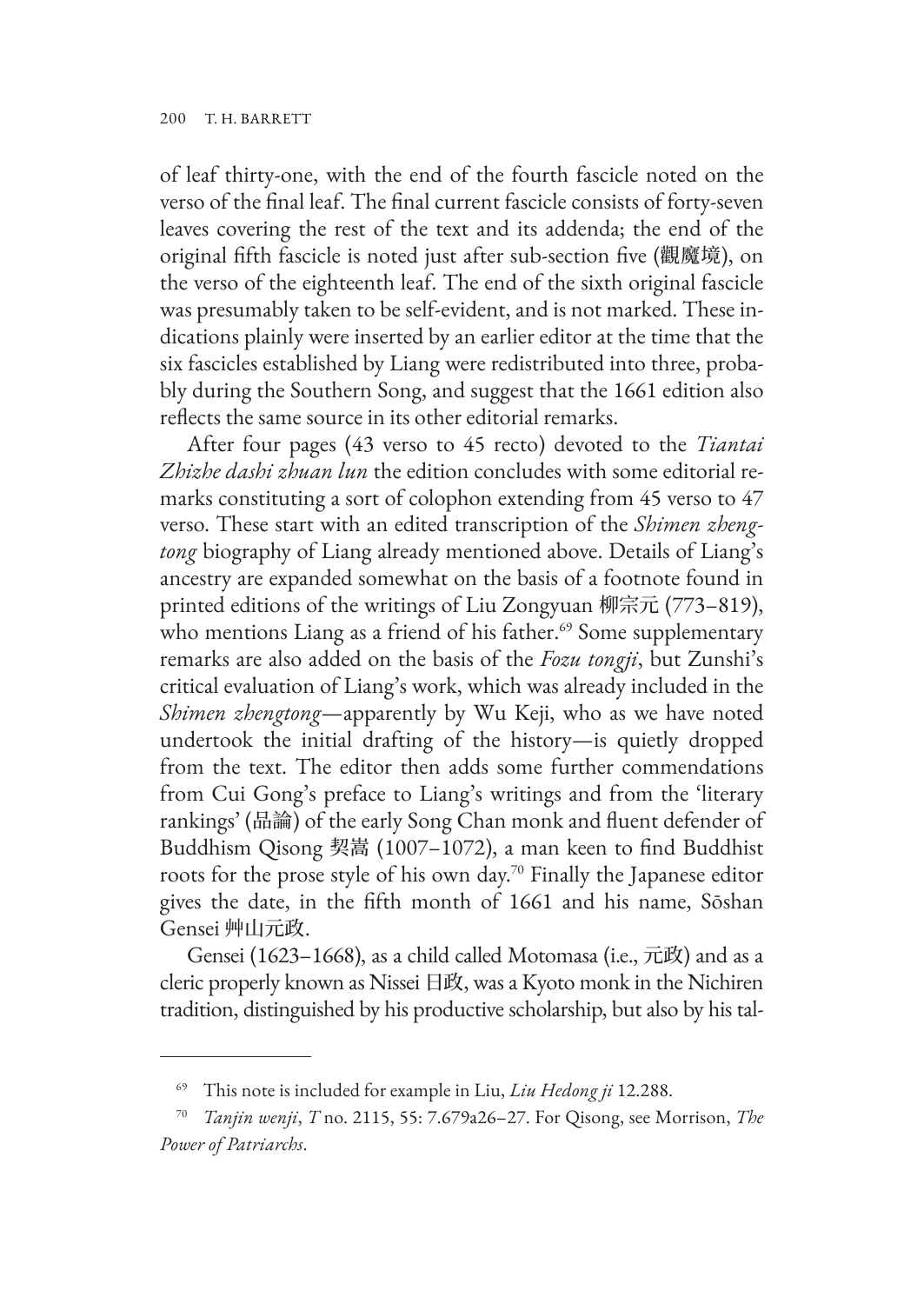ents as a poet in both Chinese and most especially Japanese, with a good number of publications of every sort to his name.71 For this edition his publisher was another person of note, Nakano Gorōzaemon 中野五郎左 衛門, a well established Kyoto printer responsible for a good number of editions of Chinese and Japanese works during the second half of the seventeenth century. Nakano Gorōzaemon was in particular responsible for the reprinting of some extremely important Chinese Buddhist works, including Chan works such as the *Sijia yulu* 四家語 録.<sup>72</sup> Though the details of his life are not clear, he was evidently part of a large family of Nakano publishers whose products inspired emulation and indeed plagiarism on the part of others.<sup>73</sup> For this reason the 1719 printing of the *Shanding zhiguan* was quite possibly not in essence a new edition, though this remains to be determined.<sup>74</sup> What is clear is that Gensei's edition marked a major development in the circulation of Liang's work, even if the traces of this new readership in Japan that I have collected so far are as yet merely suggestive rather than definitive. They are given therefore simply as a coda to the foregoing discussion before turning to the developments of the late nineteenth to twentieth century.

## 2.5. The Woodblock *Shanding Zhiguan* in Japan

The massive upsurge in Japanese publishing of the seventeenth century would not have taken place without a market for the products turned out by Nakano Gorōsaemon and his kin, so it would be surprising if no use whatsoever was made of Liang's 'Reader's Digest'

<sup>71</sup> For his literary work, see Watson, *Grass Hill*.

<sup>72</sup> His name and a date equivalent to 1648 appear for example in Yanagida, ed., *Sijia yulu*, *Wujia yulu*, 70. The collection in question appears to go back ultimately to a collection of the time of Yang Jie, to judge from Yang's preface preserved on its opening page.

<sup>73</sup> Kashiwazaki, 'Edoban izen no shuppankai', 40.

<sup>74</sup> Shibuya, *Shōwa genson Tendai shoseki*, 44, suggests that at the time of the first compilation of his survey a copy of this 1719 edition existed at Taishō University, but I am not sure if that is still the case.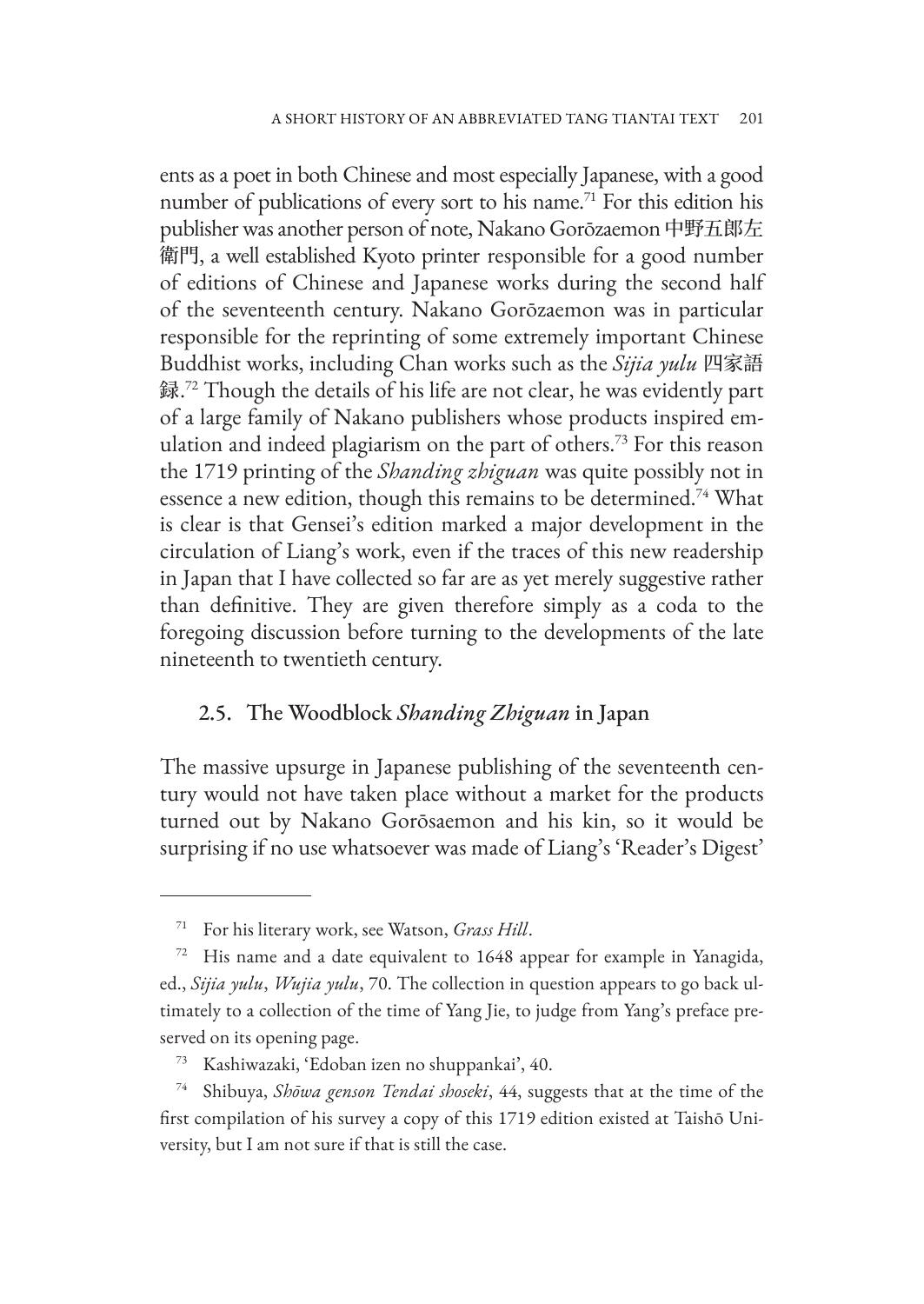version of the *Mohe zhiguan*. In particular, all writings deriving from this meditational tradition recognise the possible health problems that may befall those who meditate and prescribe ways of overcoming them. The most common source today for such information is the 'Little Zhiguan', but because the topic is treated in the *Mohe zhiguan* itself, as a result Liang's summary also reproduces the same material in condensed form.<sup>75</sup> So it is no surprise that Kyoto University holds, and has generously made available online, a manuscript copy of the second part of the *Shanding zhiguan* made in 1863 by a monk named Nikkai 日海, which he entitled *Santei byōchū kyō* 删 定病忠鏡, 'Abbreviated Mirror of Illness and Loyalty', evidently intending it to be used as a medical aid, though his preface turns out to be derived straightforwardly from Gensei's final remarks.<sup>76</sup> So Liang's efforts turned out to have some practical value at least to this one nineteenth century Japanese monk.

But there are other signs too that Liang was being read in nineteenth century Japan. Soon after Nikkai made his copy, the great late nineteenth century Zen master Imakita Kōsen 今北洪川 (1816–1892) wished to introduce his beliefs to his lord, the Confucian Kikkawa Tsunemasa 吉川経幹 (1829–1867). He therefore mentioned Liang as a Confucian supporter of Buddhism, and this mention was eventually published in his classic presentation of the harmony of Confucianism and Chan, *Zenkai ichiran* 禅海一瀾, *One Roller on the Ocean of Zen*. 77 This does not indicate that Imakita read Liang's work, since it is much more likely that he simply picked up the name from earlier Chinese Buddhist polemics with Confucians, which we know he read. But when Imakita's heir, Shaku Soyen 釈 宗演 (1860–1919), was expanding on his master's work in 1918, in

<sup>75</sup> For a contemporary approach, see Huang, *Xiao zhiguan 'zhibing di jiu' zhang zhi yanjiu*.

<sup>76</sup> Remarks based on https://rmda.kulib.kyoto-u.ac.jp/en/item/rb00002806, accessed November 2, 2019.

<sup>77</sup> On Imakita and the composition of his famous work, see Sawada, 'Religious Conflict in Bakumatsu Japan'.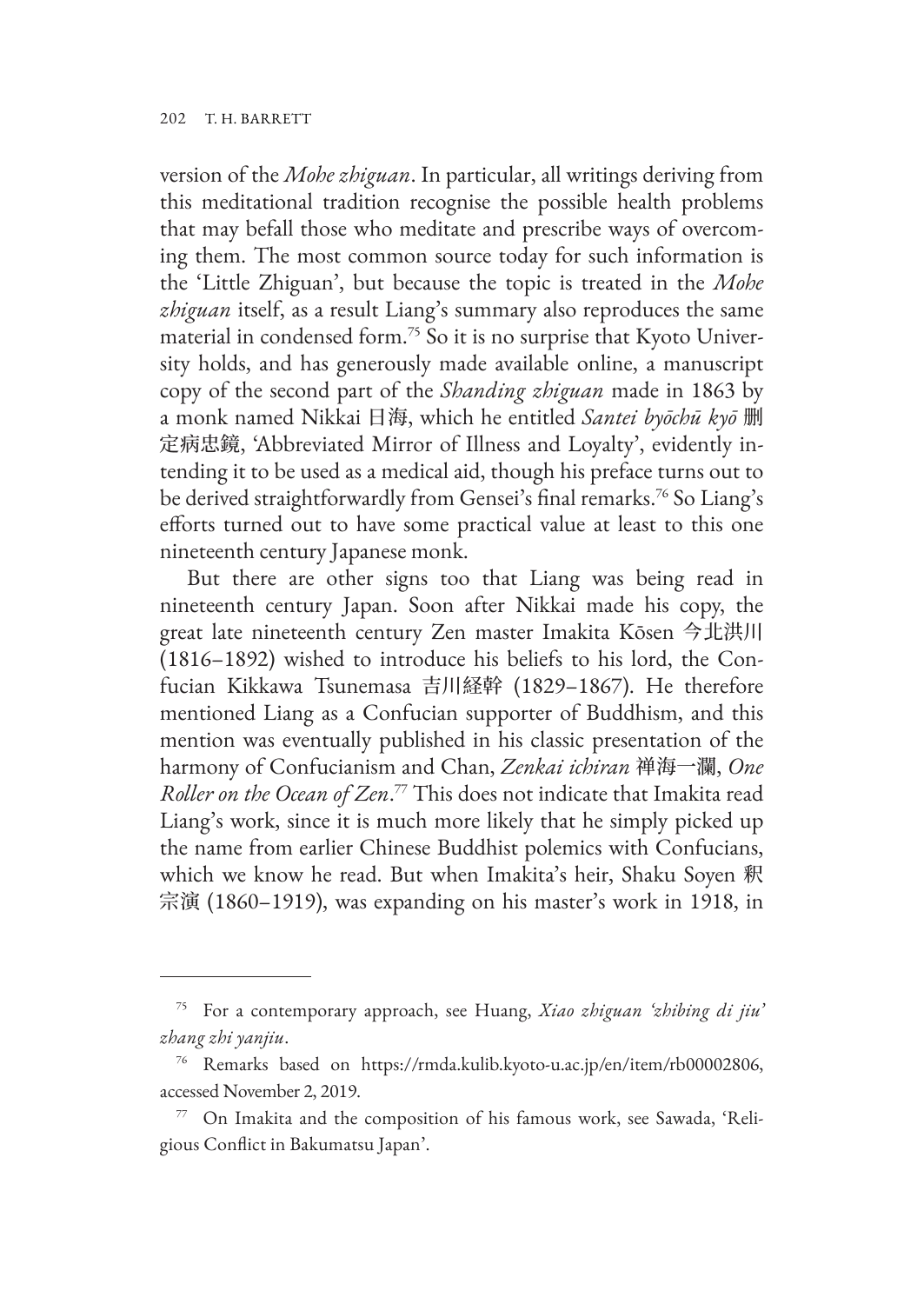lectures that were published in a book form that has now become a classic in its turn, he does offer some remarks that suggest that Imakita could at least have known more than this. His description of the *Shanding zhiguan* as 'widely circulated at present' 今多く世に行われ ておる might conceivably only be referring to its presence in the *Zoku Zōkyō*, but since he is discussing the formation of a pre-Meiji text and the *Zoku Zōkyō* had only just been published, the likelihood is that he was aware of woodblock copies that had been readily available in Imakita's time, and that this is the reference he intended.<sup>78</sup>

But as it happens, by the time that these lectures were delivered, the *Shanding zhiguan* had become available not only in Japan, but once again in China too. For the final chapter in this story we must turn once again to the world of late Qing Chinese Buddhism, and to the outcome of the renewed contacts with Japan brought about by the inception of modern diplomacy, especially since it has long been recognised that these contacts entailed a bibliographic element.

## 2.6. The Return of the *Shanding Zhiguan* to China

The return to China from Japan of books whose transmission had been interrupted on the continent itself already had accumulated a certain history during early modern times.79 But initially these contacts depended on merchants as intermediaries whereas once diplomats who were themselves bibliophiles were able to meet Japanese scholars in person, better informed direct communication on bibliographic matters became possible as a consequence. For Buddhist materials the most significant of these contacts was that between Yang Wenhui 楊 文會 (1837–1911) and Nanjio Bunyiu 南條文雄 (1849–1927), whose friendship was actually formed in England in 1878, where Yang was on a diplomatic mission, but Nanjio was studying at Oxford.80 The

<sup>78</sup> Ogawa, *Zenkai ichiran kōwa*, 103. I am grateful to Professor Ogawa for presenting me with a copy of his scrupulously edited version of Shaku Soyen's lectures very shortly after it was published.

<sup>79</sup> Kornicki, *The Book in Japan*, 309–311.

<sup>80</sup> Welch, *The Buddhist Revival in China*, 4.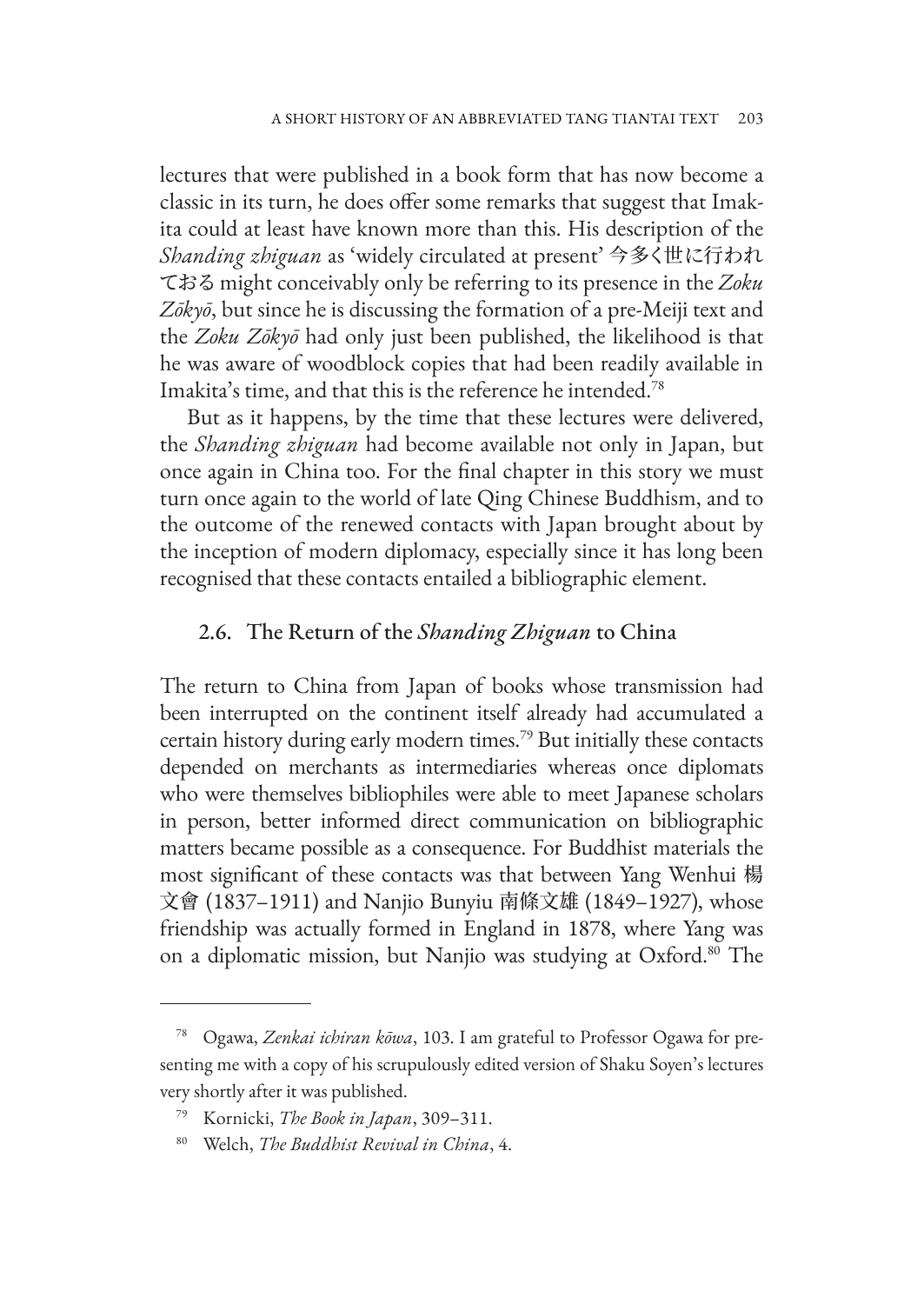extraordinary wealth of Buddhist literature that Nanjio was able to provide for Yang has been analysed in detail by Chen Jidong 陳継東, who shows that the *Shanding zhiguan* first shows up as a three fascicle printed item sent to China in an 1896 list, responding to a request from Yang based on his having found mention of it in a Japanese union catalogue of Buddhist bibliographic records that listed Liang's work under its Heian period title of *Lüe zhiguan* in six fascicles.<sup>81</sup>

The texts provided by Nanjio were subsequently published from woodblock by Yang through his Jinling Kejing chu 金陵刻经 處 in Nanjing, where by using the blocks his successors were able to keep his titles, including this one, theoretically in print indefinitely throughout the twentieth century, even if it Liang's work does not seem to have been always available from this source. Yang himself was enthusiastic enough about the text to put it in the upper level of his Buddhist college curriculum, after the third year.<sup>82</sup> And book seller's lists suggest that the century and more since Nanjio sent the *Shanding zhiguan* back to China has seen a proliferation of editions and reprints, especially in recent years, since by 1911 a Chinese reprinting of the *Zoku Zōkyō* seems already to have appeared.83 But I have not made it my business to investigate all these manifestations of Liang's digest of the *Mohe zhiguan*, since in any case all the crucial stages in its transmission have now been covered, at least in provisional form, and so I draw these observations to a close.

<sup>81</sup> Chen, *Shinmatsu Bukkyō no kenkyū*, 542, 544. Yang's request was ultimately based on an entry in Gennichi 玄日 (846–922), *Tendai shū shōsho* 天台宗章疏, *T* no. 2178, 55.1135c22.

<sup>82</sup> Huang, ed., *Yang Renshan ji*, 19.

<sup>83</sup> In November 2019 a copy of this edition, identical with that of the *Zoku Zōkyō* save for a final note giving the date 宣统三年五月 and stating that the text, lost in China, had been excerpted from that Japanese source, was listed as for sale by the Fengxi shudian 葑溪書店 on the bookselling website Kongfuzi jiushu wang 孔夫子舊書网: http://book.kongfz.com/25171/1245511936/.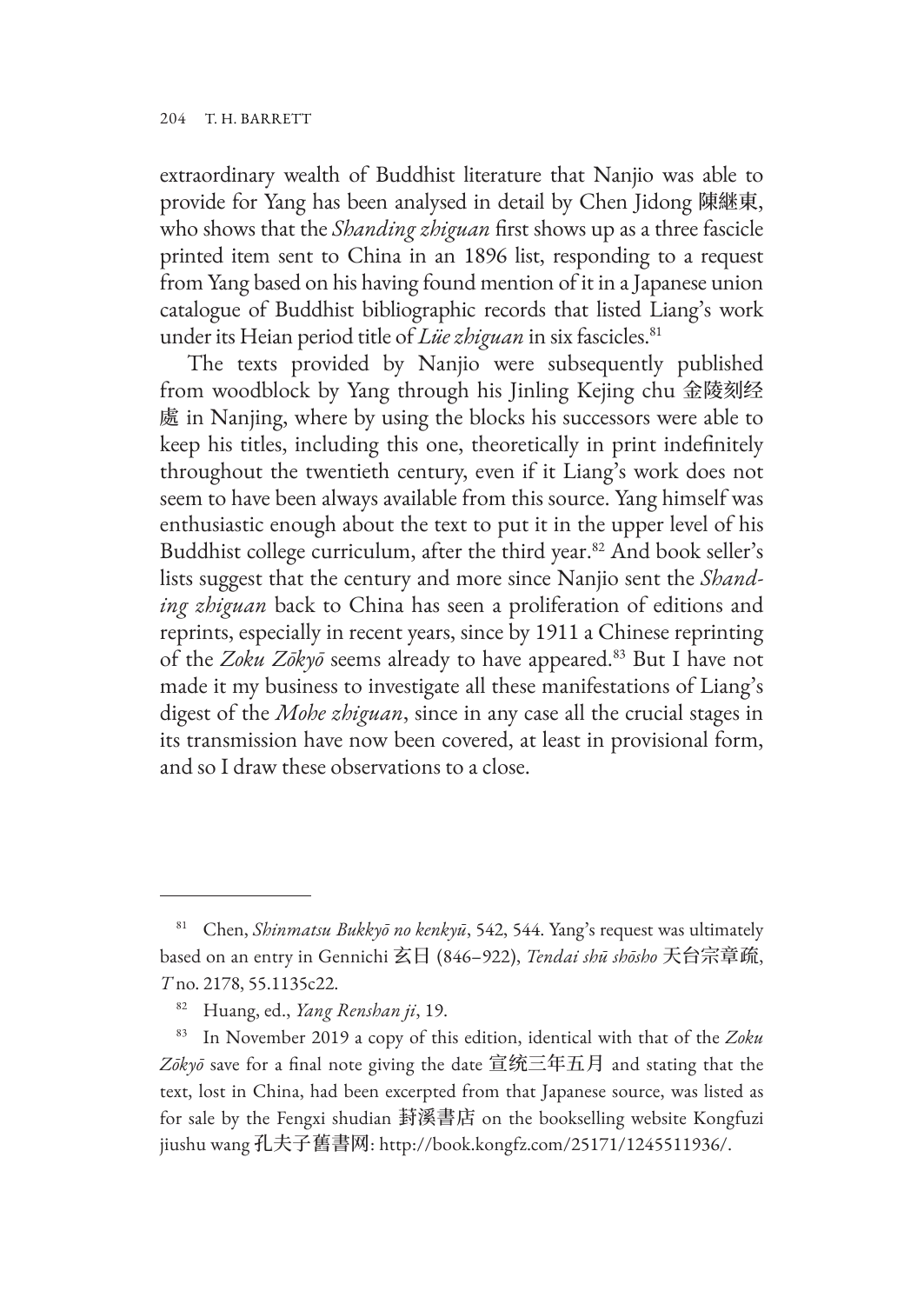#### **3. Conclusions**

It will have been noted that the account presented above remains no more than a rough sketch, and furthermore no substantive comments are ventured here on the *Shanding zhiguan* itself, the text of which has not been investigated. But it has been argued even so that such an investigation would be of considerable value to the study of the Tiantai tradition. The *Mohe zhiguan* is, after all, a work of considerable complexity, for which introductory guides continue to be produced even to this day.84 Liang Su's abbreviation of the original can usefully be treated as a reading of the Tiantai classic, as understood by a Chinese layman of the late eighth century. Though there are plenty of remarks by educated lay people about Buddhist doctrines that have been preserved in various sources, this text provides a very unusual example of a lay Buddhist engaging at length with a difficult treatise, and reveals to what extent understanding such a treatise might or might not have been strictly the province of the Buddhist clergy. In addition Genkei's version, since it is liberally furnished with Japanese reading marks (*kaeriten* 返り点) affords for its part an opportunity to check his understanding of the text also against the Japanese readings conventionally followed for the *Mohe zhiguan* itself.

But Genkei's version exemplifies but one point in the transmission of the text, which has extended over more than two centuries of initial manuscript existence alone, followed by almost a millennium of woodblock, sometimes coexisting with manuscript, and eventually movable type. The outline of this process provided above is only tentative, in that it has been carried out without reference to materials in East Asian libraries that doubtless could clarify many points that remain at present obscure. One hopes that those better placed than the present author will be able to carry forward further investigations in future. Even within readily available published materials, moreover, no attempt has been made to trace the possible transmission

<sup>84</sup> For one recent example, see Ikeda, *Maka shikan o yomu* (I am grateful to the author for a copy).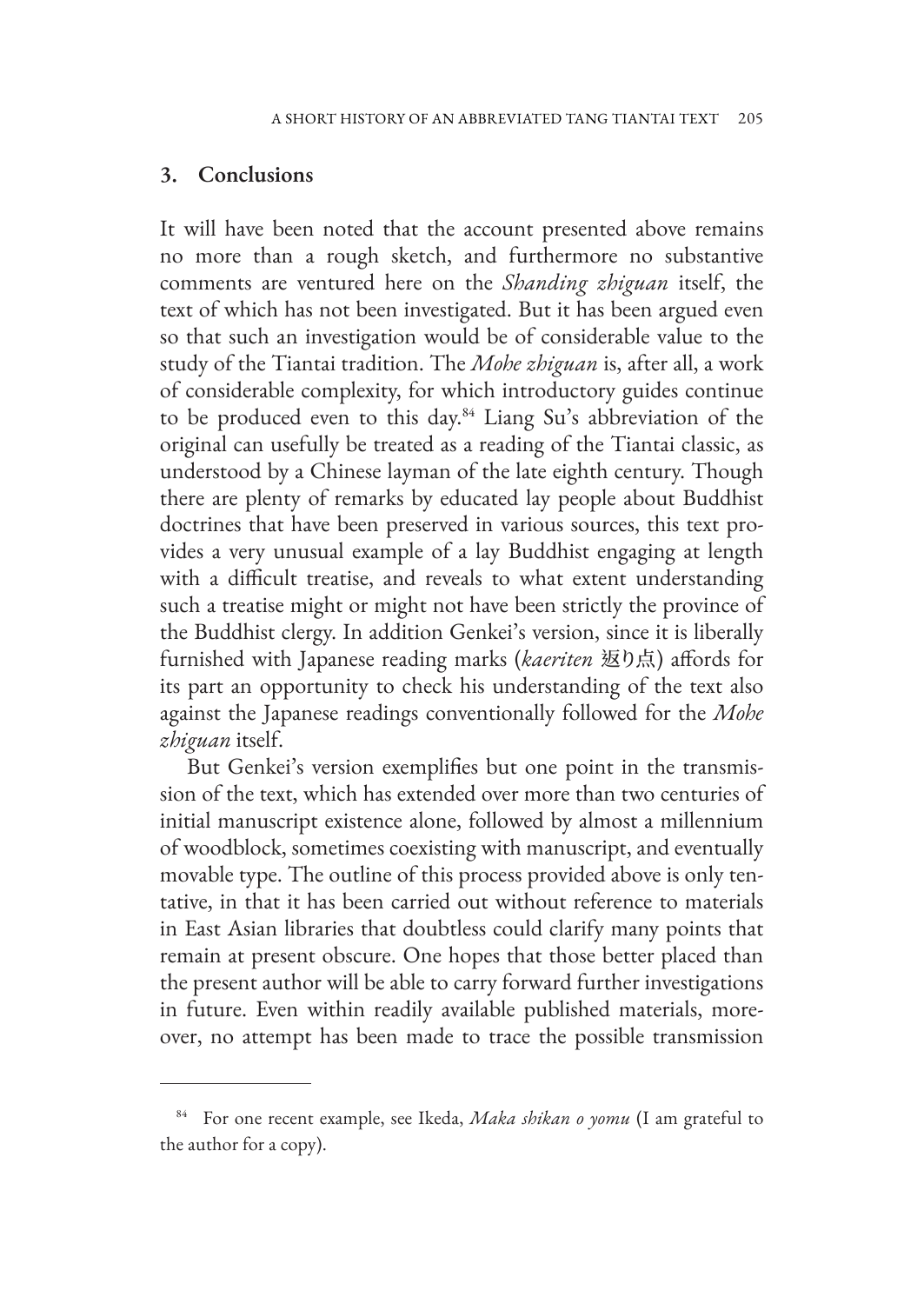of the *Shanding zhiguan* in Korea, though there is no indication known to me that this may have in the long run influenced events elsewhere. For the moment, however the following observations seem worth making. First, though Liang's work was exported to Japan in the middle of the ninth century, when it would seem that it was not known as the *Shanding zhiguan* but as the *Lüe Zhiguan*, there is no sign that this manuscript tradition in Japan had any influence on later developments, though it may of course be that a manuscript copy deriving from this first import is discovered in future.

Secondly, no matter how Liang's work survived the fall of the Tang dynasty, it was plainly in circulation in manuscript in eleventh century Song China. This resulted in its printing in woodblock, most probably in Hangzhou, at some point in 1026 to 1028. There are however as yet no signs that any actual exemplar from this printing survives anywhere; the existence of this edition can only be deduced from the preservation in later materials of the names of the two persons responsible. Thirdly, this edition seems to have formed the basis at some time round about 1200 for a new edition produced in a place unknown by persons unknown, but evidently in association with the Tiantai monk Zongyin and his circle. It may be that the removal of the *Zhiguan tongli* from the status of an appendix to that of an initial introductory essay was carried out at this time; some other editorial remarks preserved in more recent editions do seem to date back to this point, including perhaps the indications of how a text in six fascicles was redistributed into three. This edition would seem to be the origin of an exemplar much but not all of which survives to this day in the Kanazawa bunko, Japan, and the possibility is that this exemplar arrived in Japan very soon after it was printed.

Fourthly, there is a strong possibility that this edition of circa 1200 formed the basis for a new Japanese edition published in 1661 under the editorship of Genkei. The pagination of Genkei's edition is not the same as that recorded for the apparently complete surviving middle fascicle of the exemplar in the Kanazawa bunko, so unless there are in fact leaves missing from that part of that copy also we must assume that Gensei established the text anew. It will be necessary to check his text against the Kanazawa bunko materials, though for the moment we can rest assured that at least he was an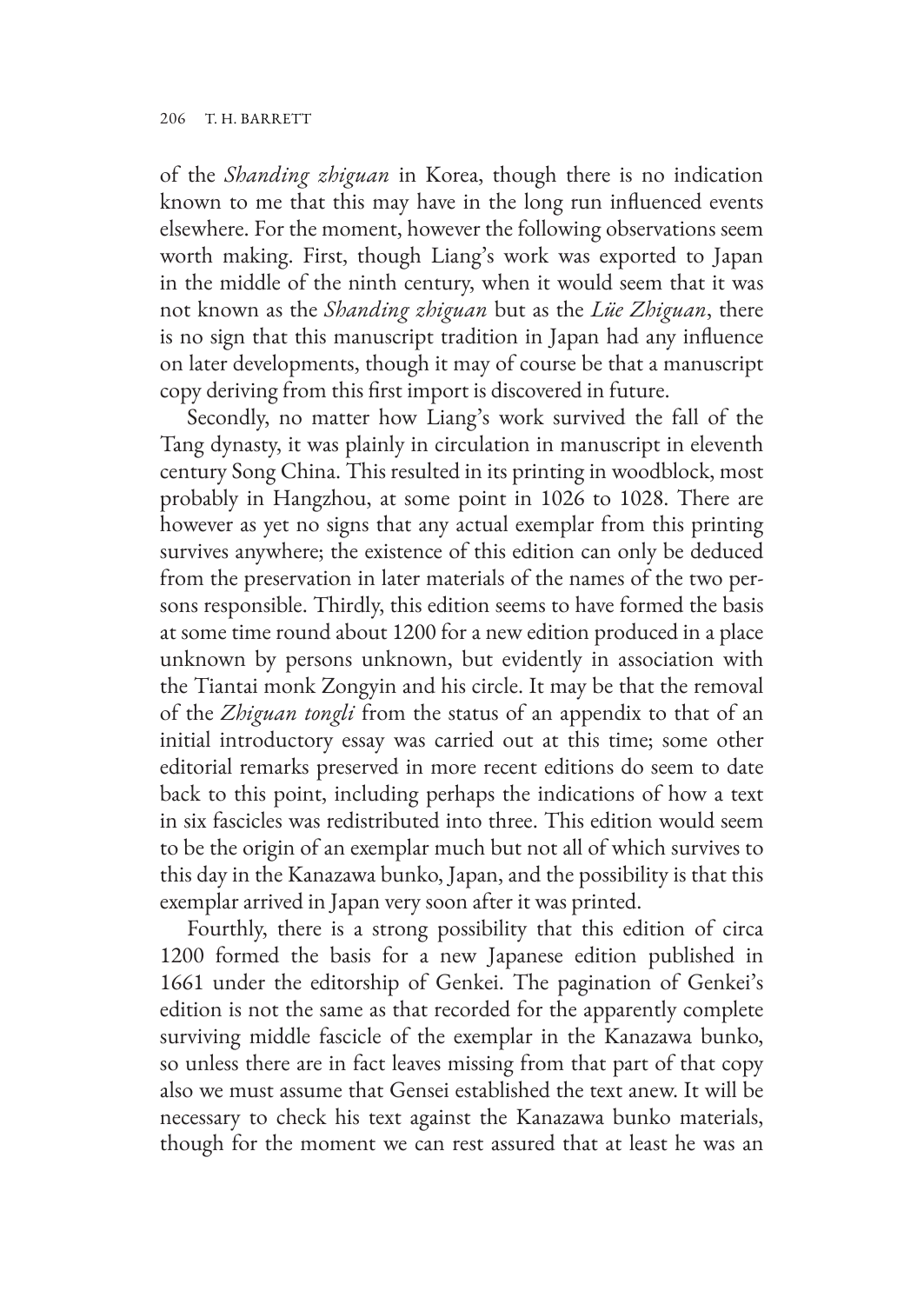experienced editor. Fifthly, this edition was the one used in the *Zoku Zōkyō* collection, to judge from the colophon bearing Gensei's name included there. Again it will be necessary in future to check the *Zoku Zōkyō* text against Gensei's edition and also against the 1719 Japanese edition, which may for example have been the first to affix the preface by Wu Keji to the beginning of the text. But finally, and most importantly, the invaluable work carried out by the editors of the CBETA digital version has inadvertently created a problem in assigning a separate existence to Liang's final essay on Zhiyi, so that Gensei's colophon is now located in a separate work. Other than this, one or two other minor slips also appear to have been made. For the moment, therefore, scholars who have access to the print edition underlying this CBETA text would do well to consult it, despite the undoubted advantages of dealing with digitized text.

Limited as they are, I hope that the foregoing remarks may be of some utility to other researchers, though they are inevitably confined to points that can be roughly established by an outsider to Tiantai Buddhism. But the author of the *Shanding zhiguan*, though a supporter of the Tiantai tradition, was not a Tiantai monk, nor, for that matter, was Shunjō, who probably took his work to Japan, nor was Gensei, who certainly edited and published it there, and nor indeed was Nanjio Bunyiu, who reintroduced it to Liang's homeland. So perhaps that is appropriate.

# **Bibliography**

### Abbreviation

- *T Taishō shinshū daizōkyō* 大正新脩大藏經 [Buddhist Canon Compiled during the Taishō Era (1912–1926)]. See Bibliography, Secondary Sources, Takakusu & Watanabe et al., eds.
- *X (Wan) Xuzang jing* 卍字續藏經 (Man Extended Buddhist Canon). See Bibliography, Secondary Sources, Xin wenfeng chuban gongsi, comp.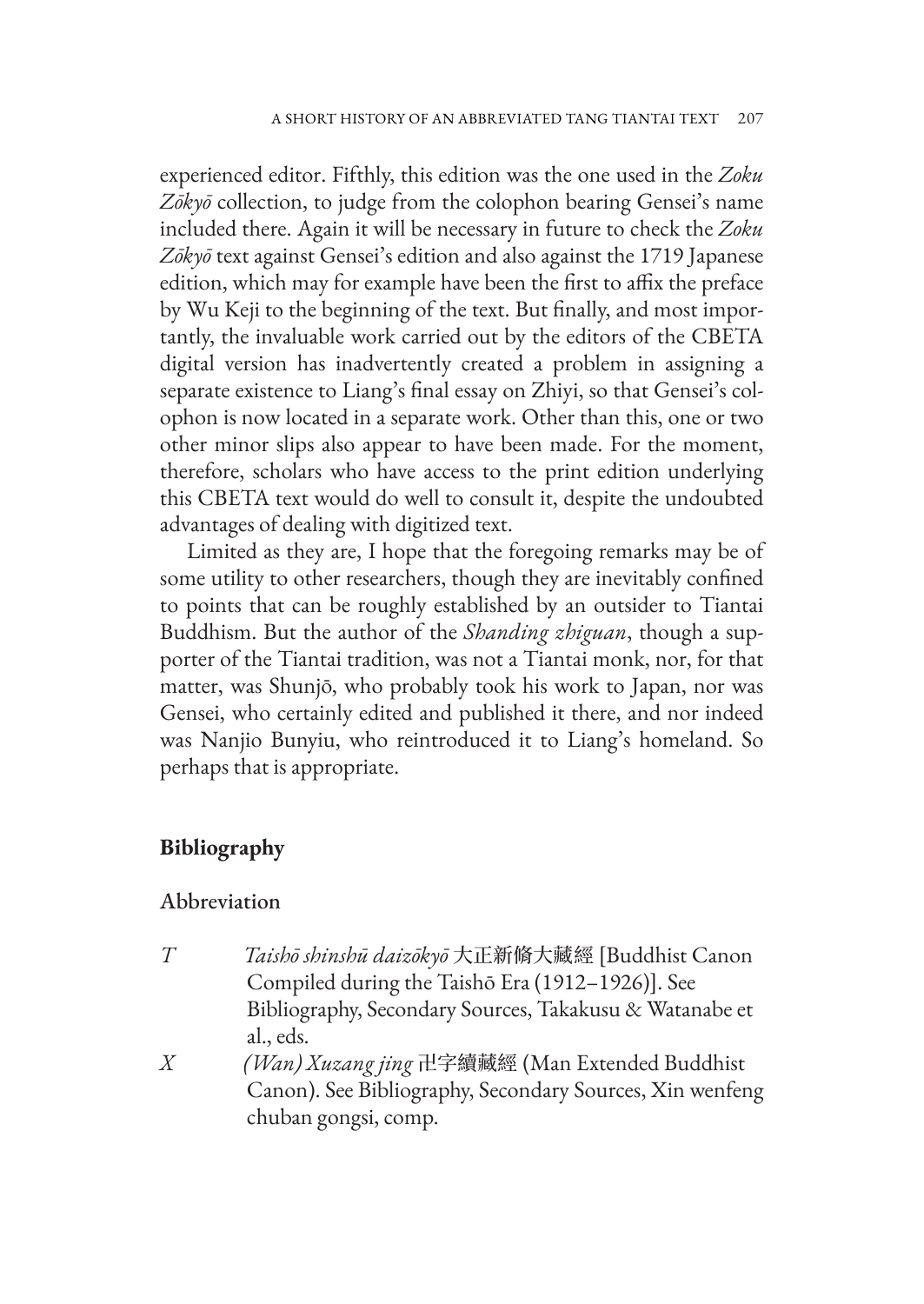## Primary Sources

*Bei Song jingfu nianbiao* 北宋經撫年表 [Chronological tables of Northern Song civil and military intendants]. 5 *juan*. By Wu Tingxie 吳廷燮 (1865–1947). References made to Zhang (punctuated and collated), *Bei Song jingfu nianbiao Nan Song zhifu nianbiao* (see Secondary Sources).

*Chishō Daishi shōrai mokuroku* 智證大師請來目録 [Catalogue of materials imported by Enchin]. 1 *kan*. By Enchin 圓珍 (814–891). CBETA, *T* no. 2173, vol. 55.

- *Daoyuan jiyao* 道院集要 [Essentials of the Court of the Dao Collection]. 3 *juan*. By Chao Jiong 晁迥 (948–1031). Reference made to *Siku quanshu* 四庫全書 edition.
- *Dengyō daishi shōrai Daishū roku* 伝教大師将来台州録 [Record of materials imported from Taizhou by Saichō]. 1 *kan*. By Saichō 最澄 (767–822). CBETA *T* no. 2159, vol. 55.
- *Fazang suijin* 法藏碎金 [Golden Fragments from the Dharma Treasury]. 10 *juan*. By Chao Jiong 晁迥 (948–1031). Reference made to *Siku quanshu* 四庫全書 edition.
- *Fozu tongji* 佛祖統紀 [General Account of Buddhas and Patriarchs]. 54 *juan*. Comp. Zhipan 志磐 (1220?–1275?) between 1258 and 1269. *T* no. 2035, vol. 49.
- *Jinyuan ji* 金園集 [Collection of the Golden Garden]. 3 *juan*. By Zunshi 遵式 (963–1032). CBETA, *X* no. 0950, vol. 57.
- *Liu Hedong ji* 柳河東集 [Collected Works of Liu Zongyuan], 45 *juan*. By Liu Zongyuan 柳宗元 (773–819). Reference made to edition of Beijing: Zhonghua shuju, 1960.
- *Niepan xuanyi fayuan jiyao* 涅槃玄義發源機要 [Key to Sources for the *Mysterious Meaning of the Mahāparinirvāṇa Sūtra*]. By Zhiyuan 智圓 (976–1022). CBETA *T* no. 1766, vol. 38.
- *Nihon biku Enchin Nittō guhō mokuroku* 日本比丘圓珍入唐求法目録 [Catalogue by Japanese Monk Enchin Who Entered Tang China to Seek the Dharma]. 1 *kan*. By Enchin 圓珍 (814–891). CBETA *T* no. 2172, vol. 55.
- *Santei shikan jō shōkan no mi* 刪定止観 上(正観)のみ (alternatively titled 'Santei byōkan kyō' 刪定病患境) [Abbreviated Mirror of Illness and Loyalty], 1863. Manuscript by Nikkai 日海. Accessed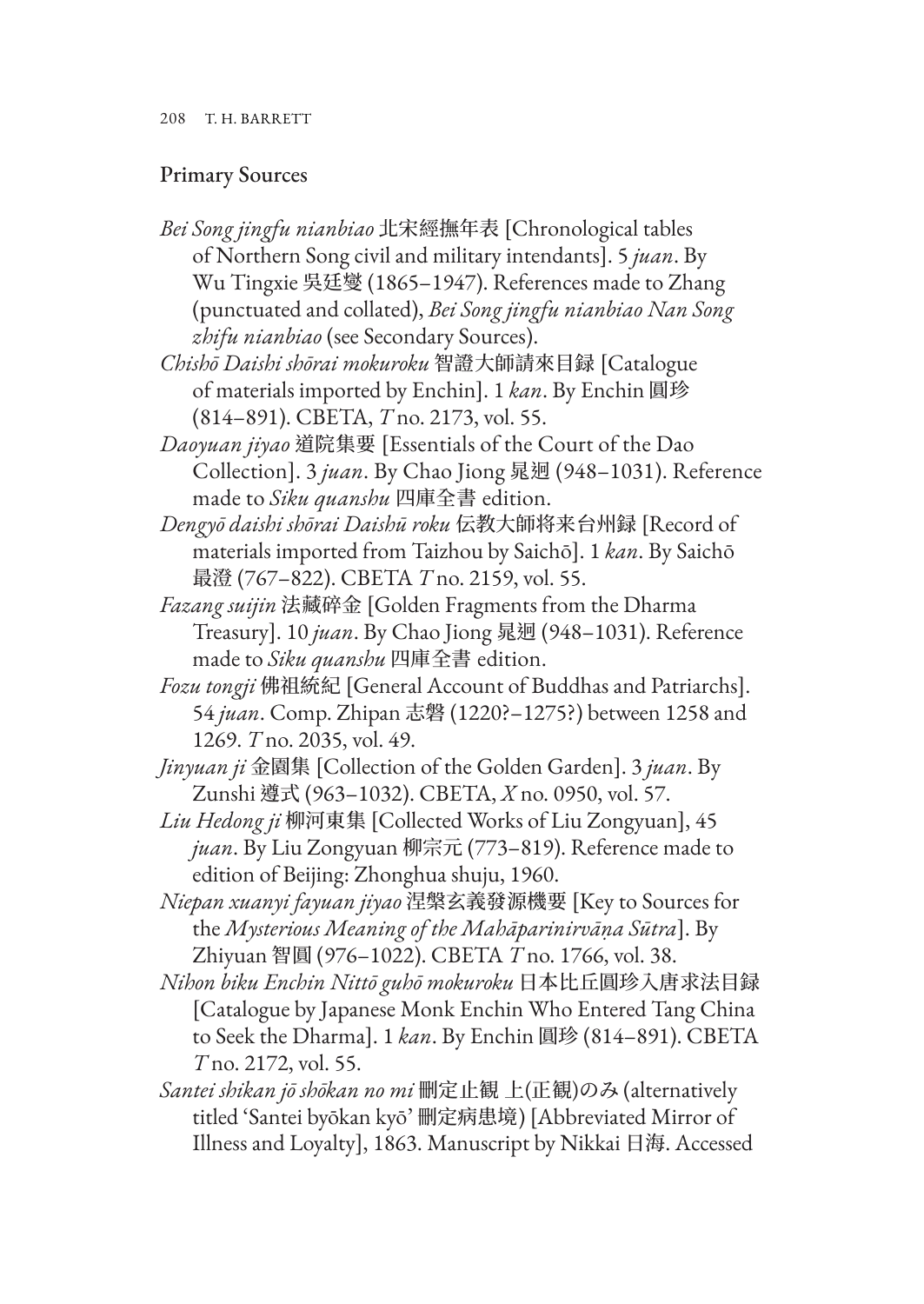November 2, 2019. https://rmda.kulib.kyoto-u.ac.jp/en/item/ rb00002806.

- *Shanding zhiguan* 刪定止觀 [Abbreviated and Finalized *Zhiguan*]. By Liang Su 梁肅 (752–793) in 786. *X* no. 915, vol. 55.
- *Shimen zhengtong* 釋門正統 [Correct lineage of Buddhism], 1234. 8 *juan*. By Zongjian 宗鍳 (12th c.). CBETA, *X* no.1513, vol. 75.
- *Shishi yaolan* 釋氏要覧 [Concise Encyclopedia of Buddhism]. 3 *juan*. By Daocheng 道誠 (d.u.), 1019. Reference made to edition of Fu Shiping 富世平, *Shishi yaolan jiaozhu*釋氏要覧校注. Beijing: Zhonghua shuju 中華書局, 2014.
- *Sinp'yŏn chejong kyochang ch'ongnok* 新編諸宗教藏總録 [Newly Compiled Comprehensive List of the Teachings of All Schools]. 3 *kwŏn*. By Ŭich'ŏn 義天 (1055–1101). CBETA, *T* no. 2184, vol. 55.
- *Song Gaoseng zhuan* [Biographies of Eminent Monks, Song compilation]. 30 *juan*. By Zanning 贊寧 (919–1001), 988. Reference made to edition of Fan Xiangyong 范祥雍. Beijing: Zhonghua shuju 1987.
- *Tanjin wenji* 鐔津文集 [Collected Works from Tanjin]. 19 *juan*. By Qisong 契嵩 (1007–1072). CBETA, *T* no. 2115, vol. 55.
- *Tendai shū shōsho* 天台宗章疏 [Documents and Commentaries of the Tendai School]. 1 *juan*. By Gennichi 玄日 (846–922). CBETA, *T* no. 2178, vol. 55.
- *Tianzhu bieji* 天竺别集 [Supplementary Collection from Tianzhu Monastery]. 3 *juan*. By Zunshi 遵式 (963–1032). CBETA, *X* no. 0951, vol. 57.
- *Tōiki dentō mokuroku* 東域伝灯目録 [Catalogue of the Torch of the Dharma for Eastern Regions]. 1 *kan*. By Eichō 永超 (1014–1095). *T* no. 2183, vol. 55.

# Secondary Sources

- Andō Toshio 安藤俊夫. *Tendai shōgu shisō no kenkyū* 天台性具思想 の研究 [Tiantai 'Nature Complete' Thought]. Kyoto: Hōzōkan 法藏館, 1973.
- Barrett, T. H. *Buddhism, Taoism and Confucianism in the Thought of Li Ao*. Ph.D. dissertation, Yale University, December 1978.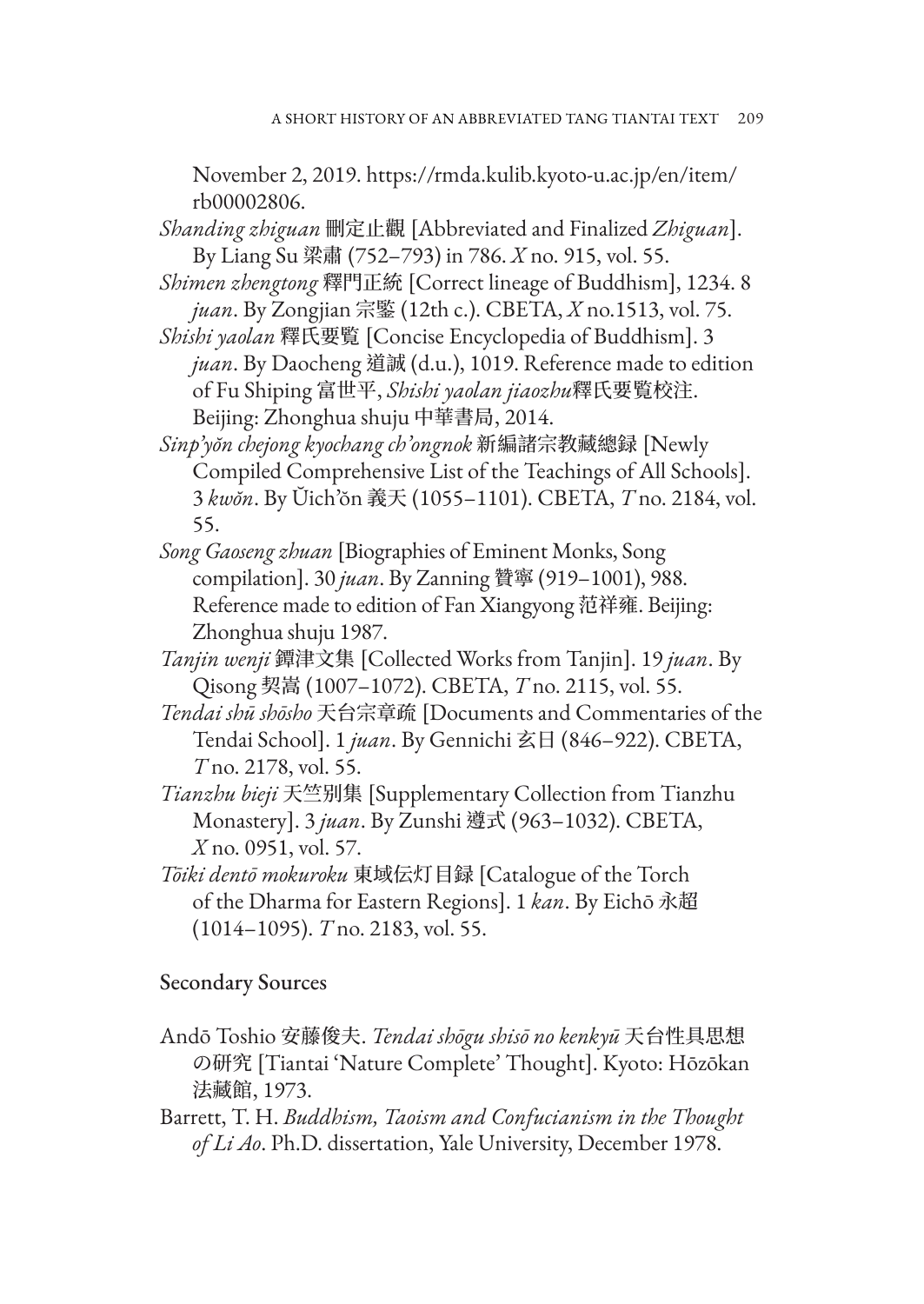- ———. *Li Ao: Buddhist, Taoist or Neo-Confucian*? Oxford: Oxford University Press, 1992.
- ———. 'Reading the *Liezi*: The First Thousand Years'. In *Riding the Wind with Liezi: New Perspectives on the Daoist Classic*, edited by Ronnie Littlejohn and Jeffrey Dippman, 15–30. Albany, NY: State University of New York Press, 2011.
- Brose, Benjamin. 'Crossing Thousands of *Li* of Waves: The Return of China's Lost Tiantai Texts'. *Journal of International Association of Buddhist Studies* 29, no. 1 (2006/2008): 21–62.
- Chan Chi-wah. 'The Korean Impact on T'ien-t'ai Buddhism in China: A Historical Analysis'. In *Currents and Counter-currents: Korean Influences on the East Asian Buddhist Traditions*, edited by Robert E. Buswell, Jr., 217–241. Honolulu: University of Hawai'i Press, 2005.
- Chappell, David, ed. *T'ien-t'ai Buddhism: An Outline of the Fourfold Teachings.* Tokyo: Daiichi Shobō 第一書房, 1983.
- Chen Jidong 陳繼東. *Shinmatsu Bukkyō no kenkyū* 清末仏教の研究 [Research into Buddhism at the End of the Qing Dynasty]. Tokyo: Sankibō 山喜房, 2003.
- DeBlasi, Anthony. *Reform in the Balance: The Defense of Literary Culture in Mid-Tang China*. Albany, NY: State University of New York Press, 2002.
- De Mayer, Jan. *Wu Yun's Way: Life and Works of an Eighth-century Daoist Master*. Leiden: Brill, 2006.
- Dingyuan 定源. 'Ri seng Junreng yu Nan Song wenren shidafu de jiaowang' 日僧俊芿與南宋文人士大夫的交往 [The Japanese Monk Shunjō's Dealings with Southern Song Scholar Gentry]. *Taida Foxue yanjiu* 臺大佛學研究 [Taiwan University Journal of Buddhist Studies] 22 (2011): 33–58.
- Groner, Paul. *Saichō: The Establishment of the Japanese Tendai School*. Honolulu: University of Hawai'i Press, 2000.
- Hibi Senshō 日比宣正. *Tō Tendaigaku josetsu* 唐天台學序説 [Prolegomena to the Study of Tang Tiantai Buddhism]. Tokyo: Sankibō 山喜房, 1966.
- Hoshimiya Chikō 星宫智光. 'Chūgoku Bukkyō ni okeru dentō shisō hōsetsu no isseki' 中国仏教における伝統思想包摂の一 齣 [An Episode in the Subsumption of Traditional Thought in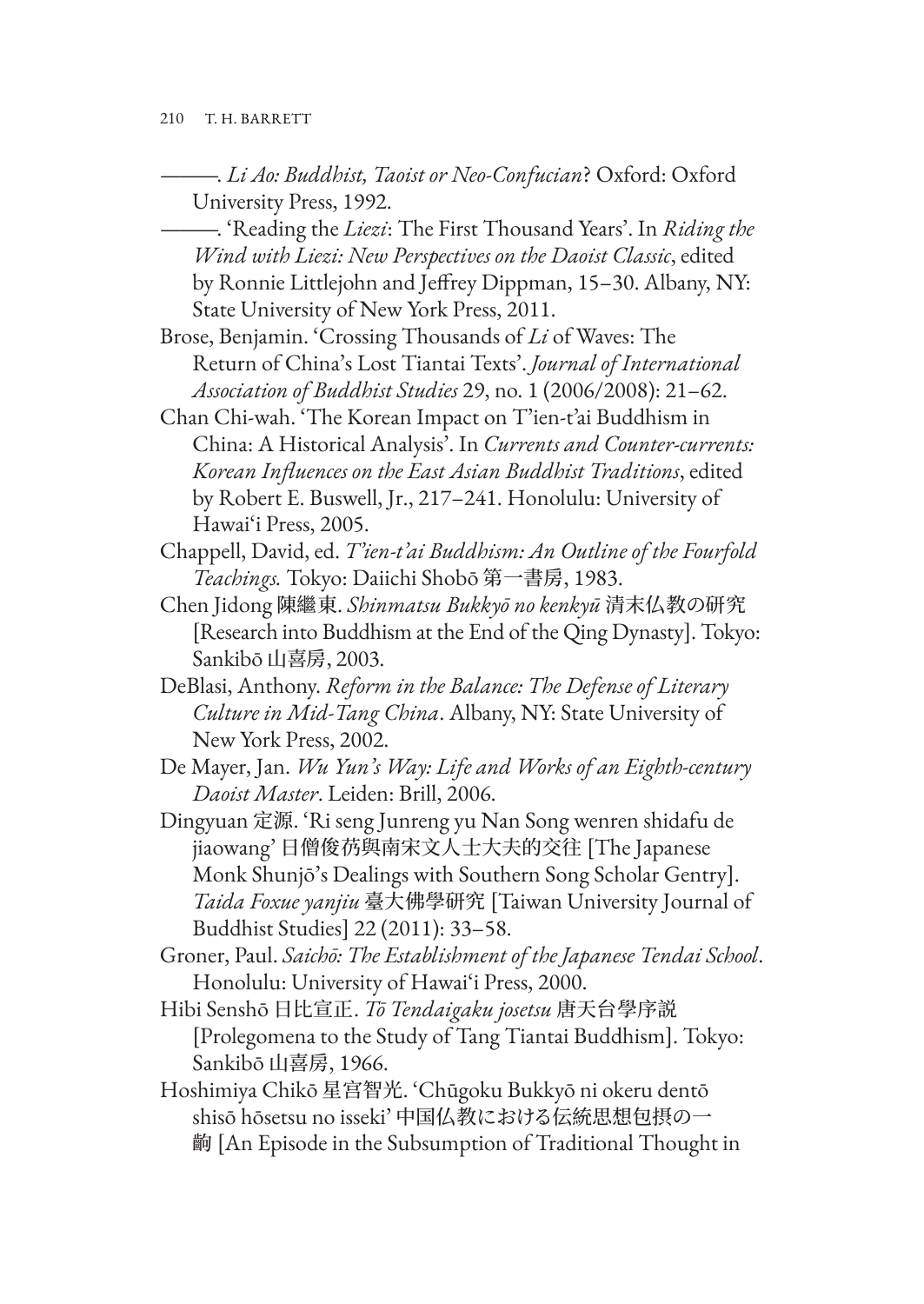Chinese Buddhism]. *Tendai gakuhō* 天台學報 [Journal of Tendai Buddhist Studies] 11 (1969): 84–95.

Hu Shih. 'Ch'an (Zen) Buddhism in China: Its History and Method'. *Philosophy East and West* 3, no. 1 (January, 1953):  $3 - 24.$ 

Huang, Chi-chiang. 'Ŭich'ŏn's Pilgrimage and the Rising Prominence of the Korean Monastery in Hang-chou in the Sung and Yuan Periods'. In *Currents and Counter-currents: Korean Influences on the East Asian Buddhist Traditions*, edited by Robert E. Buswell, Jr., 242–273. Honolulu: University of Hawai'i Press, 2005.

———. 'Bei Song jushi Yang Jie yu Fojiao: Jianbu Song shi Yang Jie benzhuan zhi que' 北宋居士楊傑與佛教—— 兼補 《宋史》 楊傑 本傳之缺 [The Northern Song Layman Yang Jie and Buddhism, plus Supplementing the Missing Information in Yang Jie's Official Biography in the *Song History*]. *Hanxue yanjiu* 漢學研 究 [Chinese Studies] 21.1 (2003): 253–277.

———. 'Elite and Clergy in Northern Sung Hang-chou: A Convergence of Interest'. In *Buddhism in the Sung*, edited by Peter N. Gregory and Daniel Getz, Jr., 295–339. Honolulu: University of Hawai'i Press, 1999.

- Huang Xianian 黄夏年, ed. *Yang Renshan ji* 楊仁山集 [Collected Works of Yang Wenhui]. Beijing: Zhongguo shehui kexue chubanshe 中國社會科學出版社, 1995.
- Huang Xinwang 黄信旺. *Xiao zhiguan 'zhibing di jiu' zhang zhi yanjiu* 小止觀「治病第九」章之研究 [Research into the Lesser Cessation and Contemplation's Ninth Chapter on Treating Disease]. Taipei: Lingshan jiangtang 靈山講堂, 1985.
- Ikeda Rosan 池田魯参. *Maka shikan o yomu* 摩訶止観を読む [Reading the Greater Cessation and Contemplation]. Tokyo: Shunjusha 春秋社, 2017.
- Jørgensen, John. *Inventing Hui-neng, the Sixth Patriarch: Hagiography and Biography in Early Ch'an*. Leiden: Brill, 2005.
- Kanda Kiichirō 神田喜一郎. 'Ryō Shuku nempyō' 梁粛年譜 [Chronology of Liang Su]. In *Tōhō gakkai sōritsu nijūgo shūnen kinen Tōhōgaku ronshū* 東方学会創立25周年記念東方学論集 [Collected Essays on Eastern Culture in Celebration of the 25th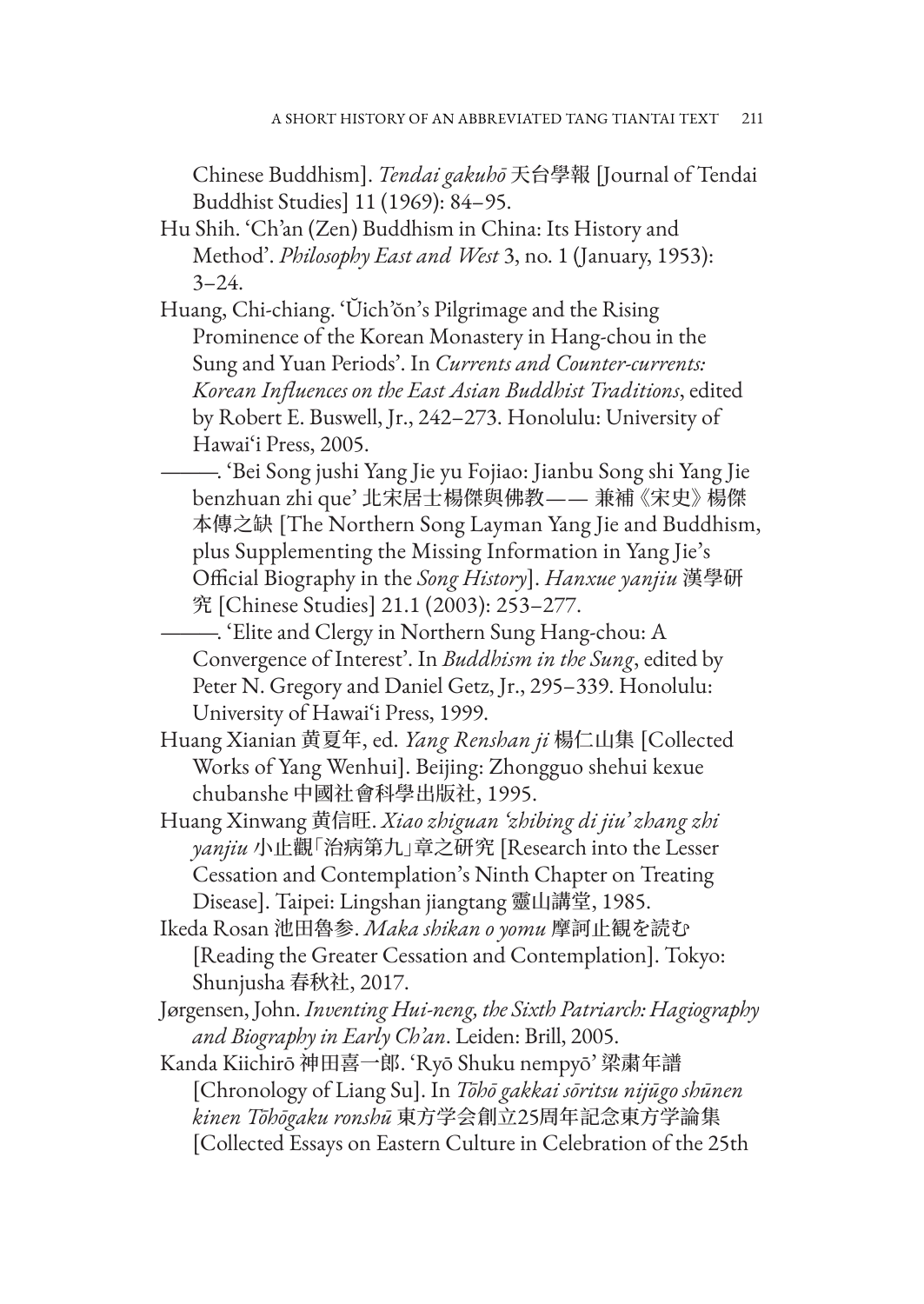Anniversary of the Tōhō Gakkai], edited by the Tōhō Gakkai, 259–274. Tokyo: The Tōhō Gakkai, 1972.

Kashiwazaki Junko 柏崎順子. 'Edoban izen no shuppankai' 江戸版 以前の出版界 [The World of Publishing before Edo Editions]. *Gengo bunka* 言語文化 [Culture of Languages] 53 (2017): 35–51.

Kornicki, Peter. *The Book in Japan: A Cultural History from the Beginnings to the Nineteenth Century*. Leiden: Brill, 1998.

Kuo Chung-han 郭中翰. *Zhong-Tang Liang Su (753–793): Dali, Zhenyuan de Wenxue zhongxing he Xingming zhi xue* 中唐梁肅 (753–793) —— 大暦、貞元的文學中興和性命之學 [Liang Su of the mid-Tang (753–793): The Literary Revival of the Dali and Zhenyuan Eras and the Study of Human Nature and Destiny]. M.A. dissertation, Tsing Hua University, Taiwan, 1998.

McMullen, David. *Statesmen and Scholars in T'ang China*. Cambridge: Cambridge University Press, 1988.

Morrison, Elizabeth. *The Power of Patriarchs: Qisong and Lineage in Chinese Buddhism*. Leiden and Boston: Brill, 2010.

Nielson, Thomas P. *The T'ang Poet-Monk Chiao-jan*. Tempe, Arizona: Center for Asian Studies, Arizona State University, 1972.

Ogawa Takashi 小川隆, ed. *Zenkai ichiran kōwa* 禅海一瀾講話 [Lectures on *One Roller on the Ocean of Zen*]. Tokyo: Iwanami bunko 岩波文庫, 2018.

Ōmatsu Hironori 大松博典. 'Hoppō Shūin no kyōgaku to sono haikei' 北峰宗印の教學とその背景 [Beifeng Zongyin's Teachings and Their Background]. *Indogaku Bukkyōgaku kenkyū* 印度學 佛教學研究 [Journal of Indian and Buddhist Studies] 28, no. 1 (1979): 382–384

Pulleyblank, E. G. 'Neo-Confucianism and Neo-Legalism in T'ang Intellectual Life, 755–805'. In *The Confucian Persuasion*, edited by Arthur F. Wright, 77–114. Stanford: Stanford University Press, 1960.

Sawada, Janine A. 'Religious Conflict in Bakumatsu Japan: Zen Master Imakita Kōsen and Confucian Scholar Higashi Takusha'. *Japanese Journal of Religious Studies* 21, no. 2/3 (1994): 211–230.

Seki Yasushi 関靖, ed., *Kanazawa bunko kosho mokuroku* 金澤文 庫古書目録 [Catalogue of Premodern Books in the Kanazawa Library]. Tokyo: Ganshōdō shoten 巌松堂書店, 1939.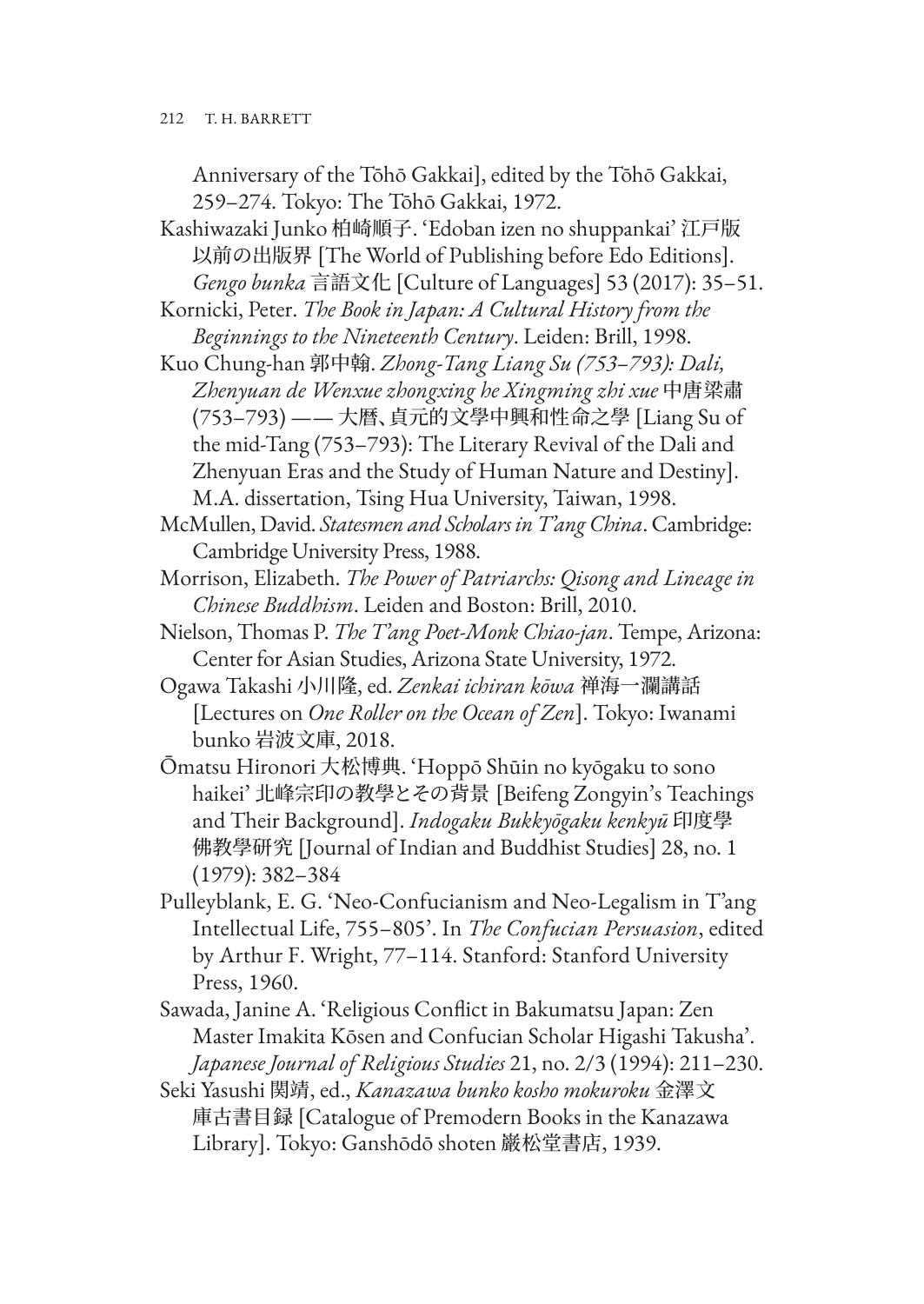- Sekiguchi Shindai 関口真大. *Tendai Shō shikan no kenkyū* 天 台小止観の研究 [Research into the Lesser Cessation and Contemplation]. Tokyo: Sankibō 山喜房, 1974.
- Shi Guojing 釋果鏡. 'Zunshi yu Tianzhusi' 慈雲遵式與天竺寺 [Zunshi and the Tianzhu Monastery]. *Fagu Foxue xuebao* 法鼓 佛學學報 [Dharma-drum Journal of Buddhist Studies] 1 (2007): 103–175.
- Shibuya Ryōtai 渋谷亮泰, ed. *Shōwa genson Tendai shoseki sōgō mokuroku* 昭和現存天台書籍綜合目錄 [Union Catalogue of Tendai Literature Extant in the Showa Era]. Kyoto: Hōzōkan 法 藏館, 1978.
- Shinohara, Koichi. 'From Local History to Universal History: The Construction of the Sung T'ien-t'ai Lineage'. In *Buddhism in the Sung*, edited by Peter N. Gregory and Daniel Getz, Jr., 524–576. Honolulu: University of Hawai'i Press, 1999.
- Takakusu Junjirō 高楠順次郎, and Watanabe Kaigyoku 渡邊海旭 et al., eds.. *Taishō shinshū daizōkyō* 大正新修大藏經 [Buddhist Canon Compiled during the Taishō Era (1912–1926)]. 100 vols. Tokyo: Taishō issaikyō kankōkai 大正一切經刊行會, 1924–1932. Digitized in CBETA (v. 5.2) (https://www.cbeta.org) and SAT Daizōkyō Text Database (https://21dzk.l.u-tokyo.ac.jp/SAT/ satdb2015.php).
- Tam, Wai-Lun. *The Life and Thought of a Chinese Buddhist Monk: Zhiyuan (976*–*1022 CE)*. Ph.D. dissertation, McMaster University, Ontario, Canada 1996.
- Tseng, Chih-mien Adrian. *Buddha Nature and Dao Nature of Medieval China*. Ph.D. dissertation, McMaster University, Ontario, Canada, 2014.
- Verschuer, Charlotte von. *Les relations officielles du Japon avec la Chine aux VIIIᵉ et IXᵉ siècles* [Japan's Official Relation to 8th–9th Century China]. Genève-Paris: Librarie Droz, 1985.
- Watson, Burton. *Grass Hill: Poems and Prose by the Japanese Monk Gensei*. New York: Columbia University Press, 1983.
- Weinstein, Stanley. 'The Beginnings of Esoteric Buddhism in Japan'. *Journal of Asian Studies* 34 (1974): 177–191.
- Welch, Holmes. *The Buddhist Revival in China*. Cambridge, MA: Harvard University Press, 1968.